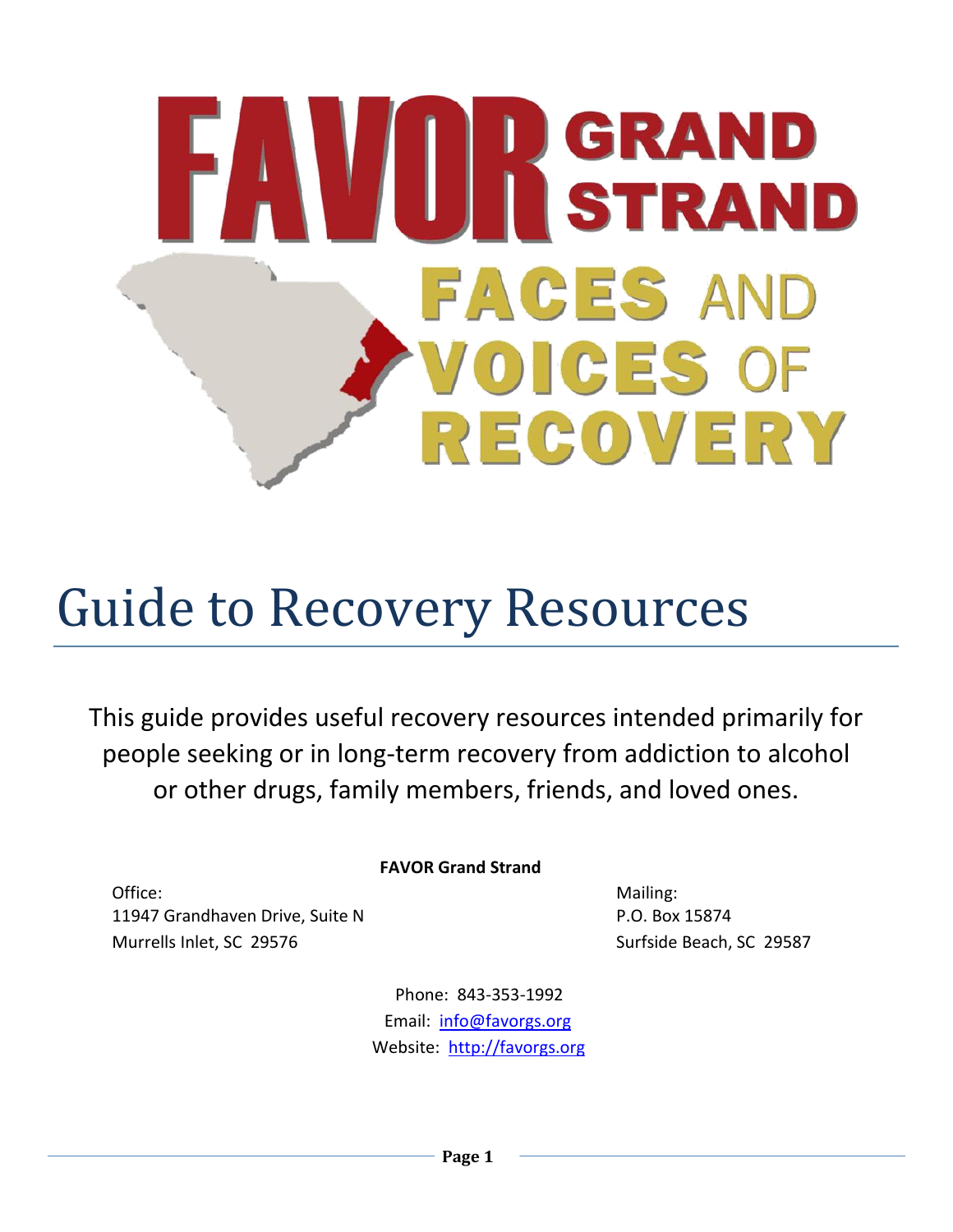# Table of Contents

# **Local Resources**

| Recovery/Self Help Groups ------------------------------ 3         |
|--------------------------------------------------------------------|
| <b>Family Support Groups ----------------------------------- 5</b> |
| Intensive Outpatient Programs ------------------------- 5          |
|                                                                    |
|                                                                    |
|                                                                    |
|                                                                    |
| Medication-Assisted Programs ------------------------- 13          |
| <b>Addiction Medicine Physicians ------------------------ 14</b>   |
|                                                                    |
|                                                                    |
|                                                                    |

# **National Resources**

| <b>Addiction Prevention Treatment</b><br>and Recovery Organizations ------------------ 22         |
|---------------------------------------------------------------------------------------------------|
| <b>Medication-Assisted Recovery Resources ----------- 24</b>                                      |
| Federal Government Resources ------------------------- 25                                         |
| <b>Individual Addiction Recovery Resources ----------- 26</b>                                     |
| <b>Family and Friend Addiction</b><br><b>Recovery Resources ----------------------------- 28</b>  |
| <b>Peer-based Support Groups for Other</b><br>Co-occurring Problems -------------------------- 29 |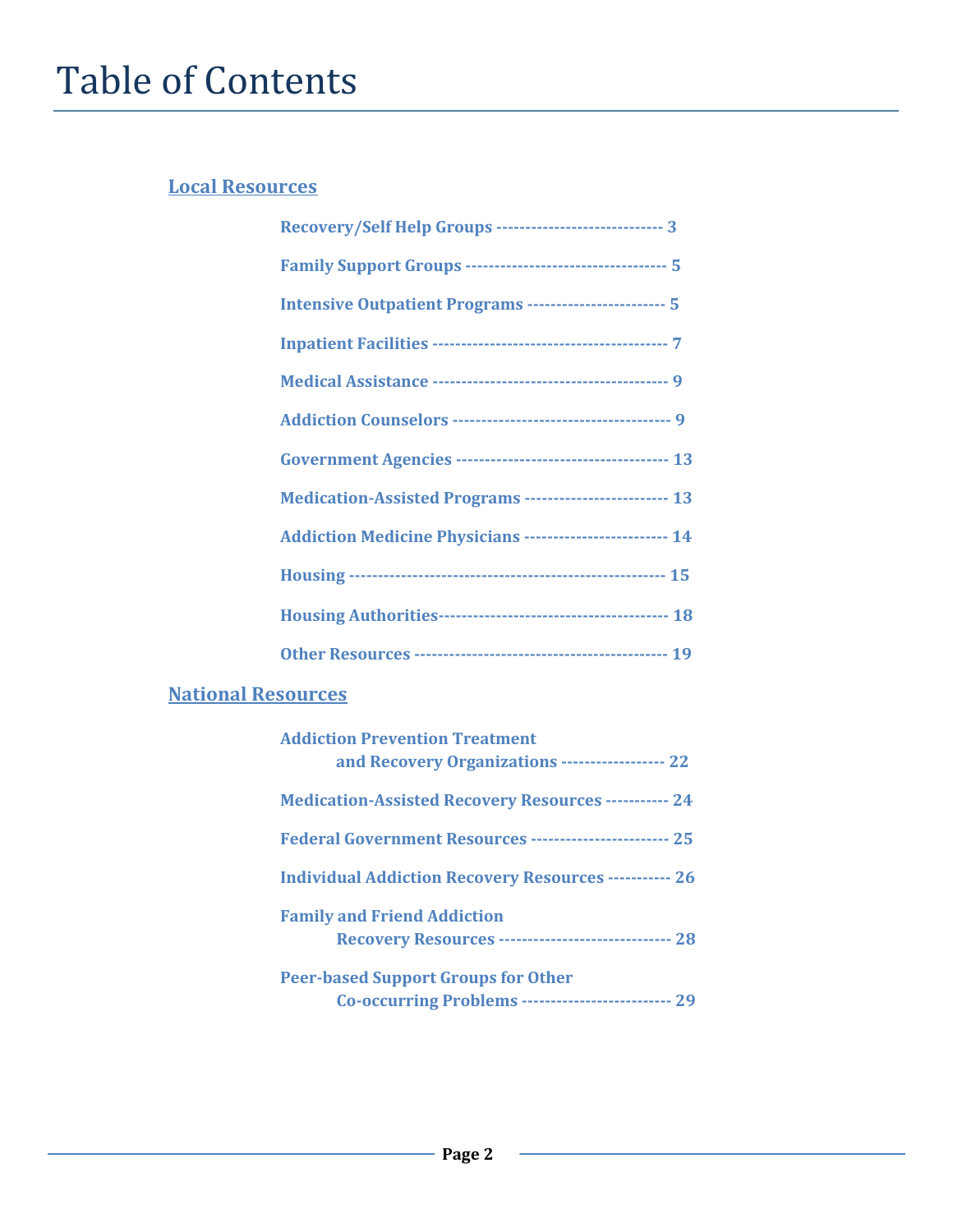# **Local Resources**

# **Recovery/Self Help Groups**

#### **Alcoholics Anonymous - Georgetown County and southern Horry County - <http://area62.org/districts.php?district=82>**

 Area 62, District 82 - Offers a variety of 12 step programs including some groups tailored to meet the needs of specific people like men, women, gays, non-smokers, first timers, etc. Garden City, Georgetown, Litchfield, Murrells Inlet, Pawleys Island, Socastee, South Conway, Surfside Beach & West Myrtle Beach

#### **Alcoholics Anonymous - Northern Horry County - <http://area62.org/districts.php?district=81>**

939 Broadway Street Myrtle Beach, SC 29577 Email: [gsig@area62.org](mailto:gsig@area62.org) Phone: 843-445-7119

 Area 62, District 81 - Offers a variety of 12 step programs including some groups tailored to meet the needs of specific people like men, women, gays, non-smokers, first timers, etc. Conway, Little River, Loris, Myrtle Beach & North Myrtle Beach

#### **Celebrate Recovery**

Monday 6:30 PM South Strand CR 2212 Glenns Bay Rd Surfside Beach, SC 29575 Contact Person - Jackie Gass Phone: 843-467-6785 E-Mail: [jackiegass@live.com](mailto:jackiegass@live.com)

Thursday 6:30 PM All Saints Church 3560 Kings River Road Pawleys Island, SC 29585

Friday from 6:00 to 9:30 PM Beach Church 557 George Bishop Parkway Myrtle Beach, SC 29579 Contact Person - Shawn Norton Phone: 843-236-9700 ext. 211 Email: [snorton@beachchurch.org](mailto:snorton@beachchurch.org)

Offers Christ centered recovery groups each week.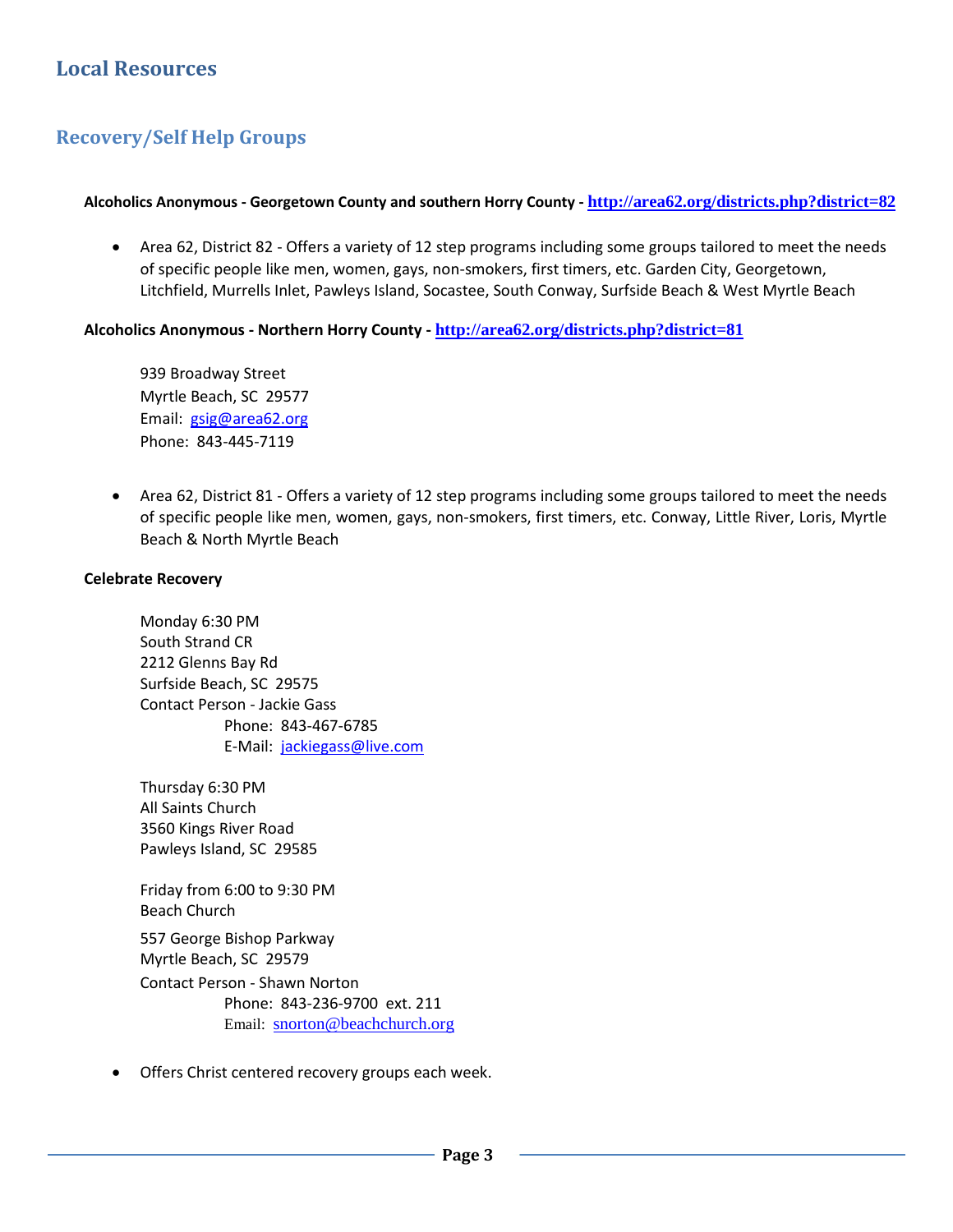# **Recovery/Self Help Groups (continued)**

#### **Co-Dependents Anonymous - http://www.coda.org/**

Monday 6:00 PM Meeting Number: SC037 Group Name: North Myrtle Beach CODA Group Lakeside Baptist Church  $615$   $11^{\text{th}}$  Ave. North North Myrtle Beach, SC 29582 Contact Person: Tom C Phone: 910-579-2189 Email: tsctsc@atmc.net

Tuesday 7:00 PM Meeting Number: SC096 Group Name: Scrapping at the Beach 1147 Robert M. Grissom Parkway Myrtle Beach SC 29577 Contact Person: Peter Phone: 843-241-0826 Email: petercmcdonnell@yahoo.com

Wednesday 7:00 PM Meeting Number: SC105 Group Name: Letting Go A Piece of Mind Counseling and Consulting, LLC 3026 Hwy. 17 Murrells Inlet, SC 29576 Contact Person: Amie H Phone: 843-318-0380 Email: mycodameetings@gmail.com

 Co-Dependents Anonymous is a fellowship of men and women whose common purpose is to develop healthy relationships. The only requirement for membership is a desire for healthy and loving relationships

#### **Life Recovery Solutions LLC**

4150 J. Reuben Long Avenue Conway, SC 29527

F. Gareth Beshears Phone: 843-915-6900

 The jail diversion program in Horry County, called Life Recovery Solutions, is trying to break the cycle of homelessness, save tax dollars and turn lives around.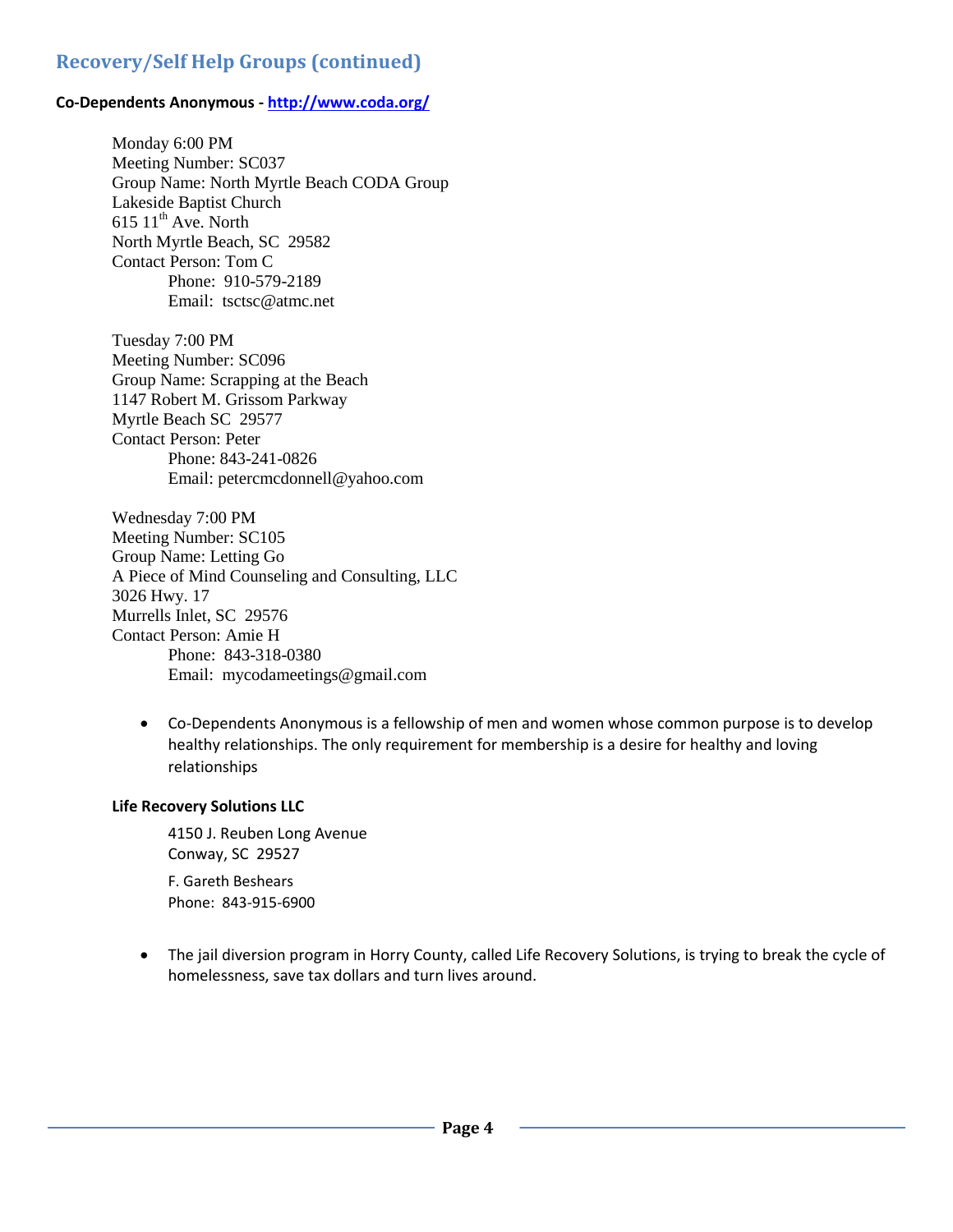# **Recovery/Self Help Groups (continued)**

#### **Narcotics Anonymous - Sun City Area - [http://suncityna.org](http://suncityna.org/)**

Post Office Box 626 Myrtle Beach, SC 29578 Information / Hot Line Local: 843-445-7119 Toll Free: 866-515-8962

 Recovery information for newcomers and professionals, meeting schedules and driving directions. Andrews, Conway, Garden City, Georgetown, Little River, Loris, Myrtle Beach, Murrells Inlet, North Myrtle Beach, Pawleys Island, Surfside.

# **Family Support Groups**

#### **Al-Anon and Alateen - [http://www.al-anon-sc.org](http://www.al-anon-sc.org/)**

Information Line: Local: 843-449-0187 Toll-Free: 800-344-2666 (8AM-6PM)

Friends and families of problem drinkers find understanding and support at Al-Anon meetings.

#### **Hope Anchors the Soul**

**Saturday 6:00 PM**  Fresh Brewed Coffee Shop 993 Broadway St. Myrtle Beach, SC 29577 Contact: Leigh Paugh 304-790-5250 Email: **<hopeaboveall07@gmail.com>**

**Nar-Anon - [http://www.carolina-naranon.org](http://www.carolina-naranon.org/)**

Myrtle Beach Meeting - Every Sunday at 7:00 1149 Robert M. Grissom Parkway First Floor Core Fitness Building Myrtle Beach, SC 29577

 The Nar-Anon Family Groups are a worldwide fellowship for those affected by someone else's addiction. As a Twelve-Step Program, we offer our help by sharing our experience, strength, and hope.

#### **Intensive Outpatient Programs**

#### **ACT-Like**

525 Lafayette Circle Georgetown, SC 29440 Phone: 843-546-6621

 A community treatment program that serves psychiatrically disabled adults living in Georgetown County.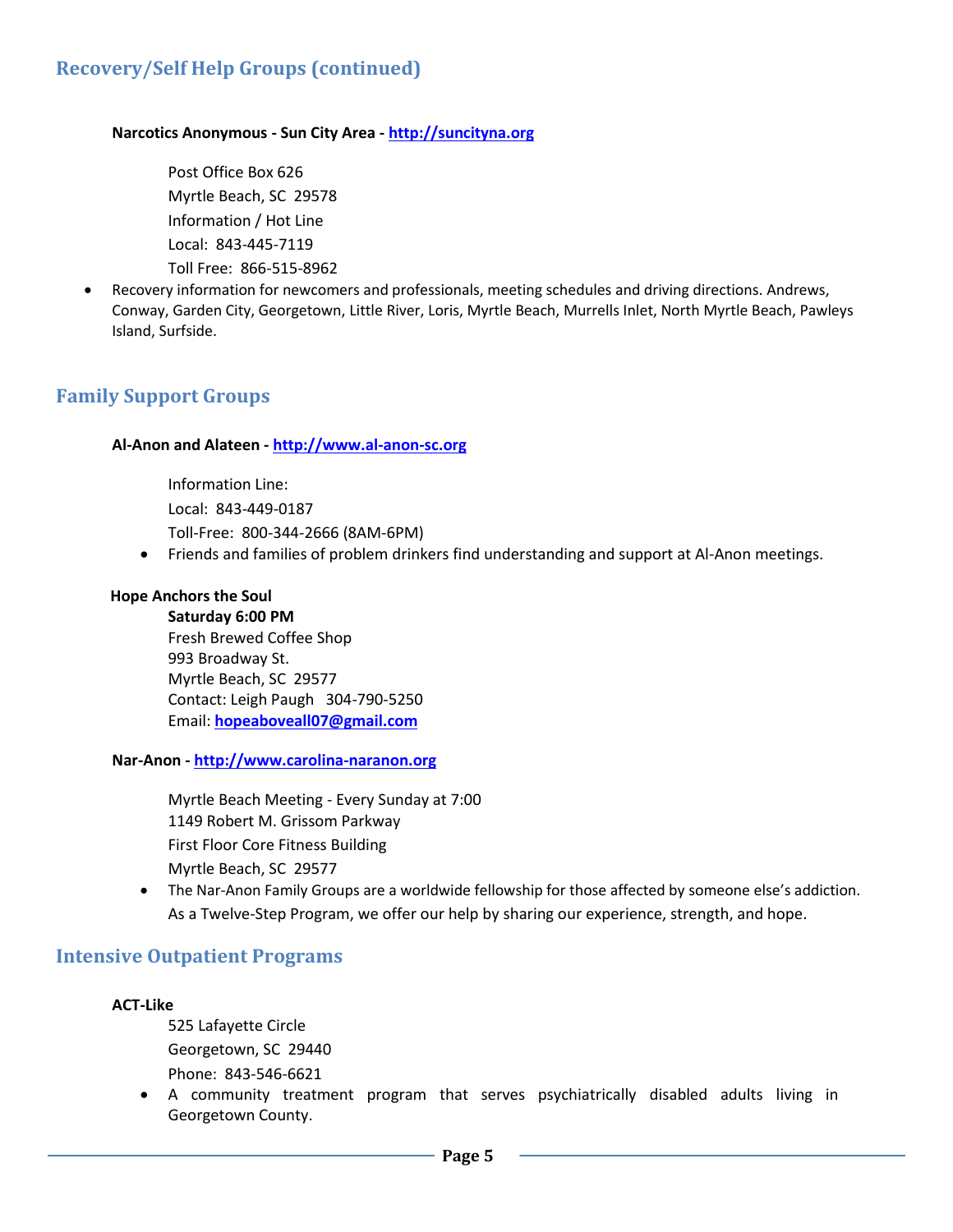#### **Coastal Recovery Center - [http://www.coastalrecoverycenter.com](http://www.coastalrecoverycenter.com/)**

1304-A Azalea Court Myrtle Beach, SC 29577 Phone: 843-449-6261

 Located between 38th Ave. and 48th Ave. off of Oleander Dr. The Center is Suite-A located in the first floor and is the first door.

#### **New Journey, SDC**

Adolescent Treatment Center 1113 44<sup>th</sup> Avenue North, Suite #101 Myrtle Beach, SC 29577 Phone: 843-945-2531

 Offering Outpatient Medical Detox, Medical Evaluations, Clinical Psychosocial Assessments, Group Treatment, Individual and Family Services

#### **Palmetto Lowcountry Behavioral Health - <http://palmettobehavioralhealth.com/>**

2777 Speissegger Drive Charleston, SC 29405 Contact: Doris Singleton Phone: 843-747-5830

 A private mental health and substance abuse treatment facility. Services include: acute inpatient treatment; substance abuse programs; intensive outpatient & partial hospitalization; and adolescent residential treatment.

#### **Shoreline Behavioral Health Services - <http://www.shorelinebhs.org/>**

2404 Wise Road Conway, SC 29526 Contact: John Coffin, Executive Director Phone: 843-365-8884

Shoreline Behavioral Health Services is the designated county authority for substance abuse treatment and prevention services and provides services to clients regardless of ability to pay. The organization is licensed by DHEC, accredited by CARF and employs counselors certified in the treatment of substance abuse and addiction. The organization offers outpatient, intensive outpatient, a women's residential recovery program, DUI education (ADSAP) and other services.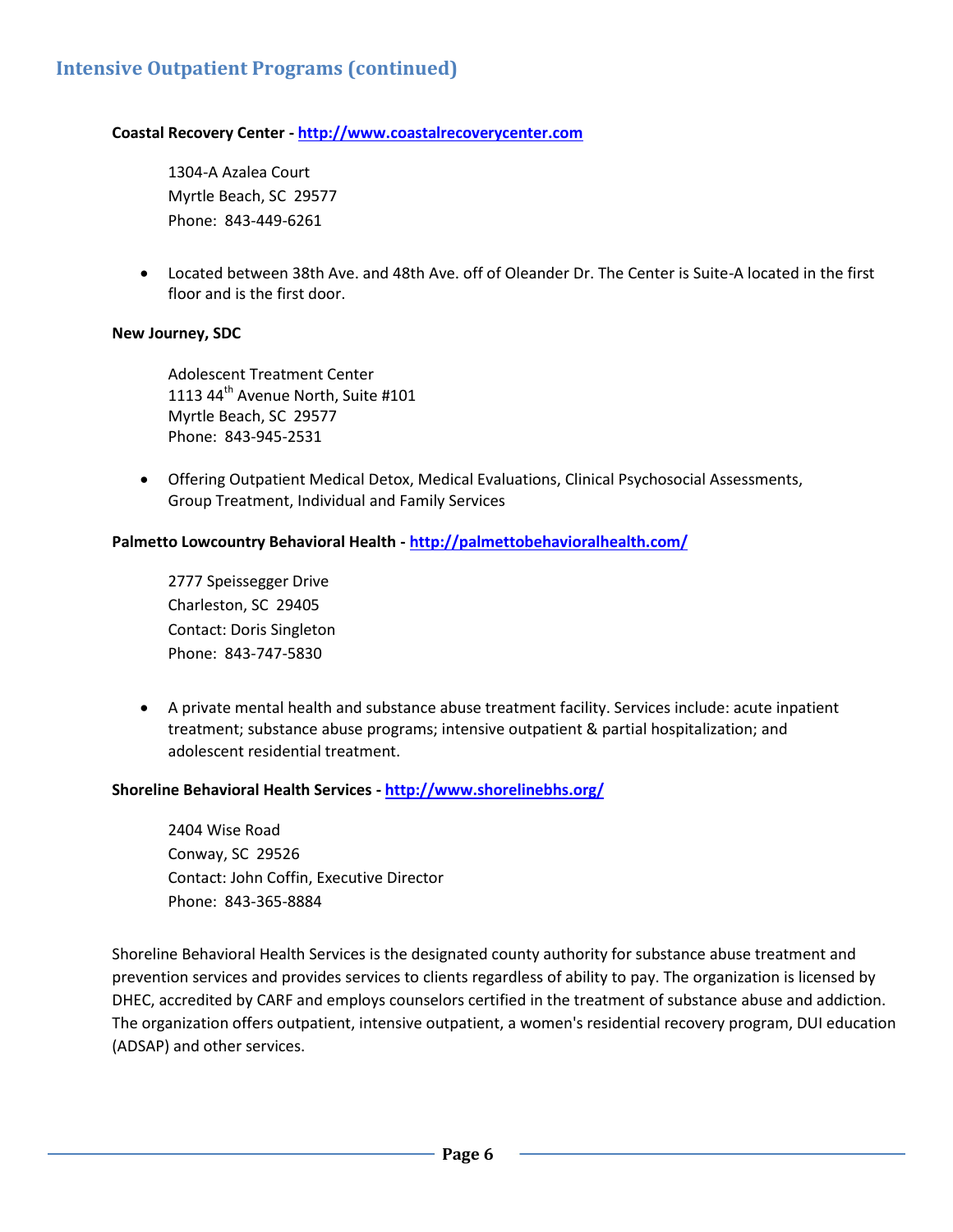# **Inpatient Facilities**

#### **Any Length Recovery Community - [http://anylength.org](http://anylength.org/)**

4742 Broad St. Sumter, SC 29154 Phone: 803-494-5180

 Any Length offers an action-oriented program that, if followed, will not fail. Long-term recovery enables us to experience problems and setbacks and overcome them in our recovery process. In this way, we practice the principles of the program in our daily lives and thus turn what may have caused us to return to drinking and using in the past into successful sobriety.

#### **Bruce Hall**

121 East Cedar Street Florence, SC 29501 Toll free: 800-221-8108 Phone: 843-661-3133

#### **Lighthouse Care Center of Conway - <http://lighthousecarecenterofconway.com/>**

152 Waccamaw Medical Park Drive Conway, SC 29526 Phone: 843-347-8871

 Lighthouse Care Center of Conway provides therapeutic mental health and addiction recovery services to adolescents and adults who are exhibiting high-risk behaviors of a severe or persistent nature and/or are emotionally disturbed.

#### **Morris Village Alcohol & Drug Treatment Center - [http://www.state.sc.us/dmh/profiles/morris\\_village.pdf](http://www.state.sc.us/dmh/profiles/morris_village.pdf)** 610 Faison Drive

Columbia, SC 29203 Contact: George McConnell, Director Phone: 803-935-7100

 A 160-bed, inpatient addiction treatment facility operated by the South Carolina Department of Mental Health. Services provided include: evaluation; detoxification; crisis stabilization; and treatment of chemical dependence. Additional services include: medical care; group and activity therapy: family education and therapy; relapse prevention planning; case management; and a special program for chemically dependent senior citizens.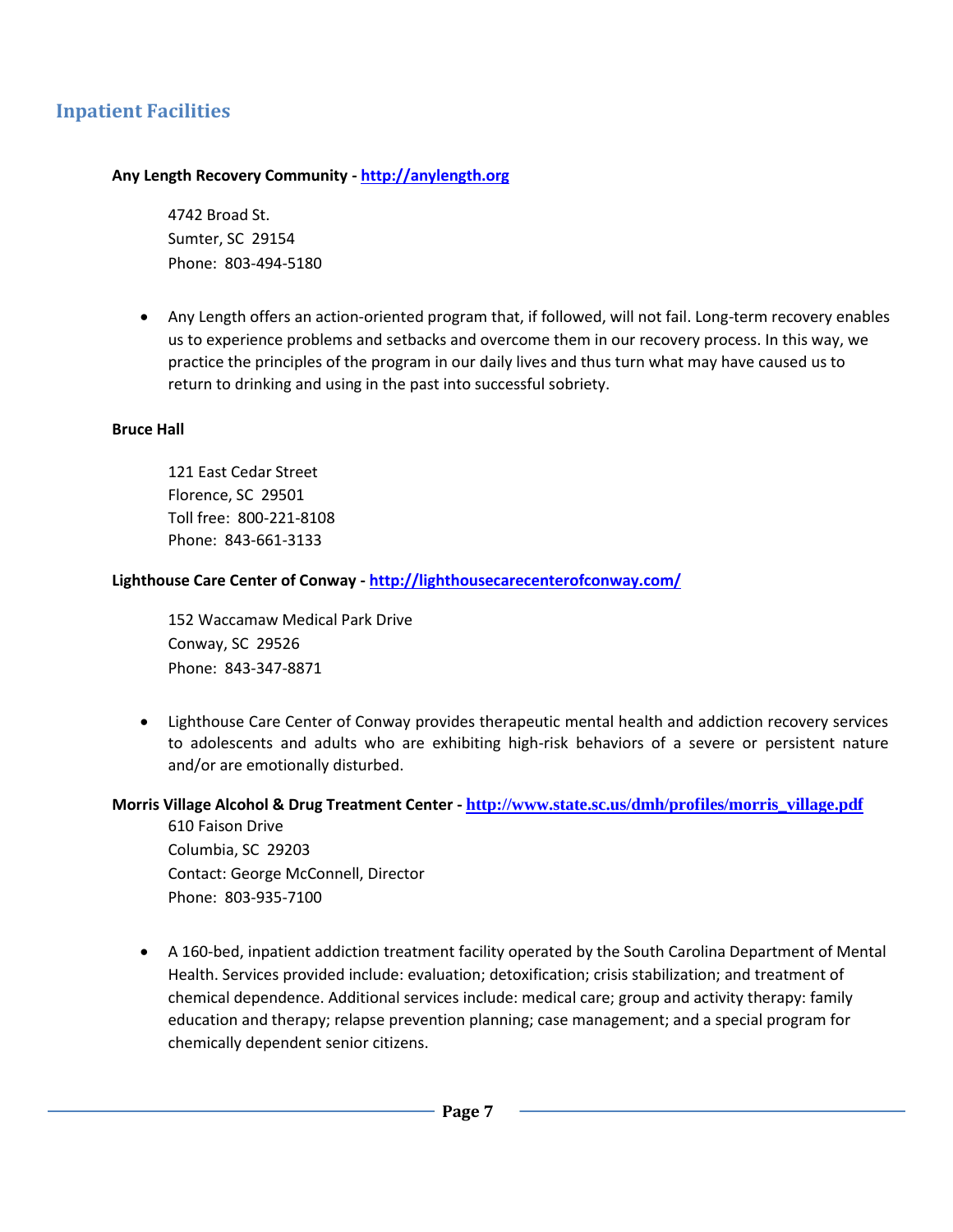#### **Owl's Nest - <https://www.owlsnestrecovery.com/>**

2528 West Palmetto St. Florence, SC 29501 Phone: 855-695-7637 Email: [intake@owlsnestrecovery.com](mailto:intake@owlsnestrecovery.com)

#### **Palmetto Lowcountry Behavioral Health - <http://palmettobehavioralhealth.com/>**

2777 Speissegger Drive Charleston, SC 29405 Contact: Doris Singleton Phone: 843-747-5830

 A private mental health and substance abuse treatment facility. Services include: acute inpatient treatment; substance abuse programs; intensive outpatient & partial hospitalization; and adolescent residential treatment.

#### **Shoreline Behavioral Health Services - <http://www.shorelinebhs.org/>**

2404 Wise Road Conway, SC 29526 Contact: John Coffin, Executive Director Phone: 843-365-8884

 Shoreline Behavioral Health Services is the designated county authority for substance abuse treatment and prevention services and provides services to clients regardless of ability to pay. The organization is licensed by DHEC, accredited by CARF and employs counselors certified in the treatment of substance abuse and addiction. The organization offers outpatient, intensive outpatient, a women's residential recovery program, DUI education (ADSAP) and other services.

#### **Teen Challenge of South Carolina - <http://www.teenchallengesouthcarolina.com/>**

P.O.Box 1437 Georgetown, SC 29442 Phone: 843-520-4888 Fax: 843-527-4140

 Teen Challenge is proud to have served thousands of people over the past 53 years and we believe our best days are still ahead. Here in South Carolina, we have a new facility where ADULT MEN come to escape the bondage of destructive lifestyles associated with drugs and alcohol.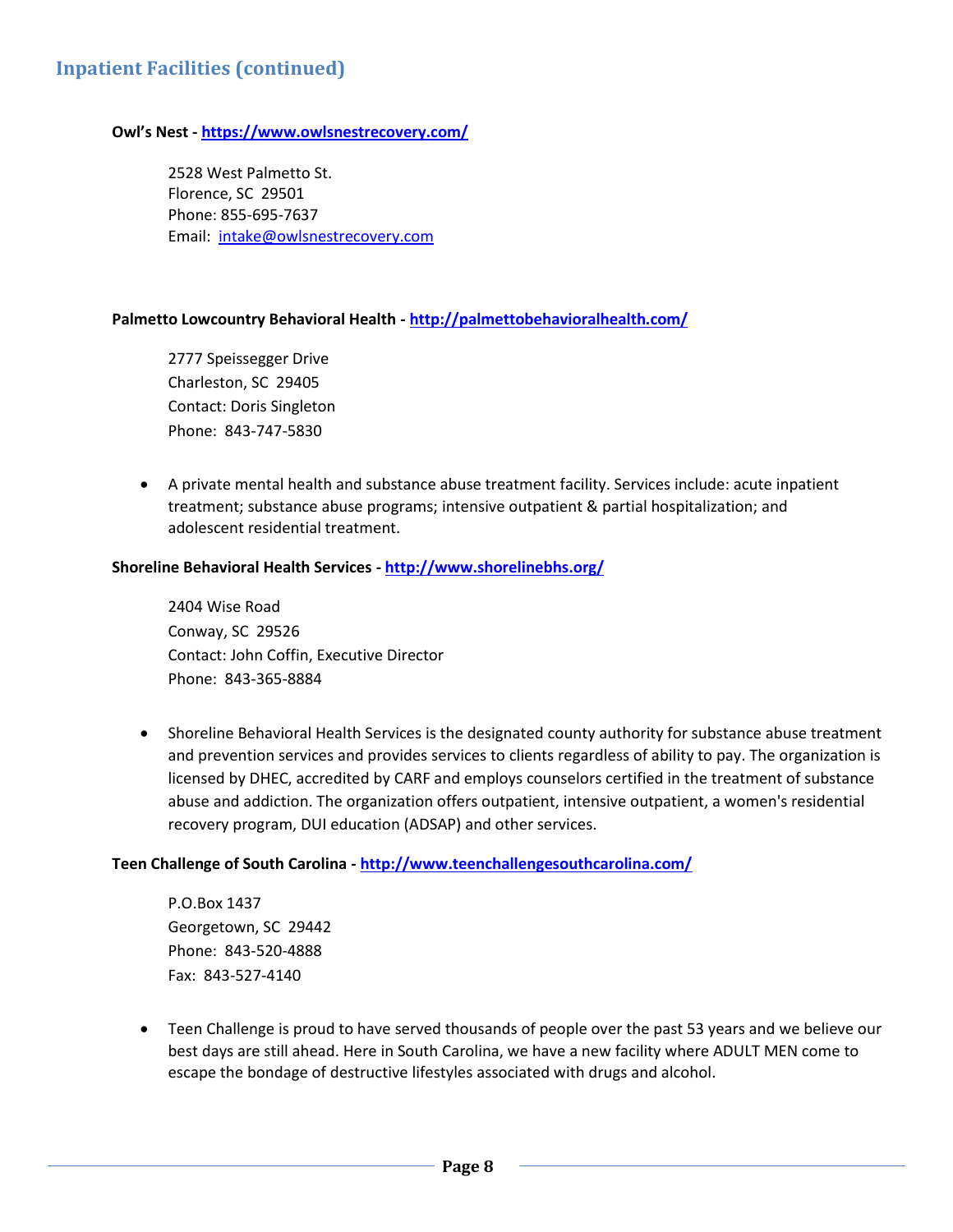# **Medical Assistance**

#### **Friendship Medical Clinic - [http://www.friendshipmedicalclinic.org](http://www.friendshipmedicalclinic.org/)**

1396 Highway 544 Conway, SC 29526 Phone: 843-347-7178 Operating hours: Monday-Thursday 10:00AM - 1:00PM

• Free clinic. Call for appointments and to check eligibility.

#### **Shared Care - <http://sharedcare.org/>**

921 North Kings Hwy. Myrtle Beach, SC 29577 Phone: 843-913-5268

• Shared Care is a non-profit agency formed in 2003 to help Horry County citizens with no insurance get health care. Shared Care improves the lives of uninsured Horry County residents who do not get any health care. Shared Care offers new ways to provide people with better health care.

#### **Waccamaw Center for Mental Health - <http://www.waccamawmentalhealth.org/>**

(SC Department of Mental Health) 164 Waccamaw Medical Park Drive Conway, SC 29526 Phone: 843-347-4888

- The Horry County Clinic is operating under the auspices of the Waccamaw Mental Health Center; its primary mission is to serve clients with serious and persistent mental illness. They also have a psychosocial rehabilitation program.
- Community Mental Health Centers' primary mission is to serve clients with serious and persistent mental illness. Major insurances are accepted, including Medicare and Medicaid. Staff are available to discuss payment plans for clients and their families.

### **Addiction Counselors**

#### **Bayne, Dr. Helen**

235 Singleton Ridge Road Conway, SC 29526 Phone: 843-473-8538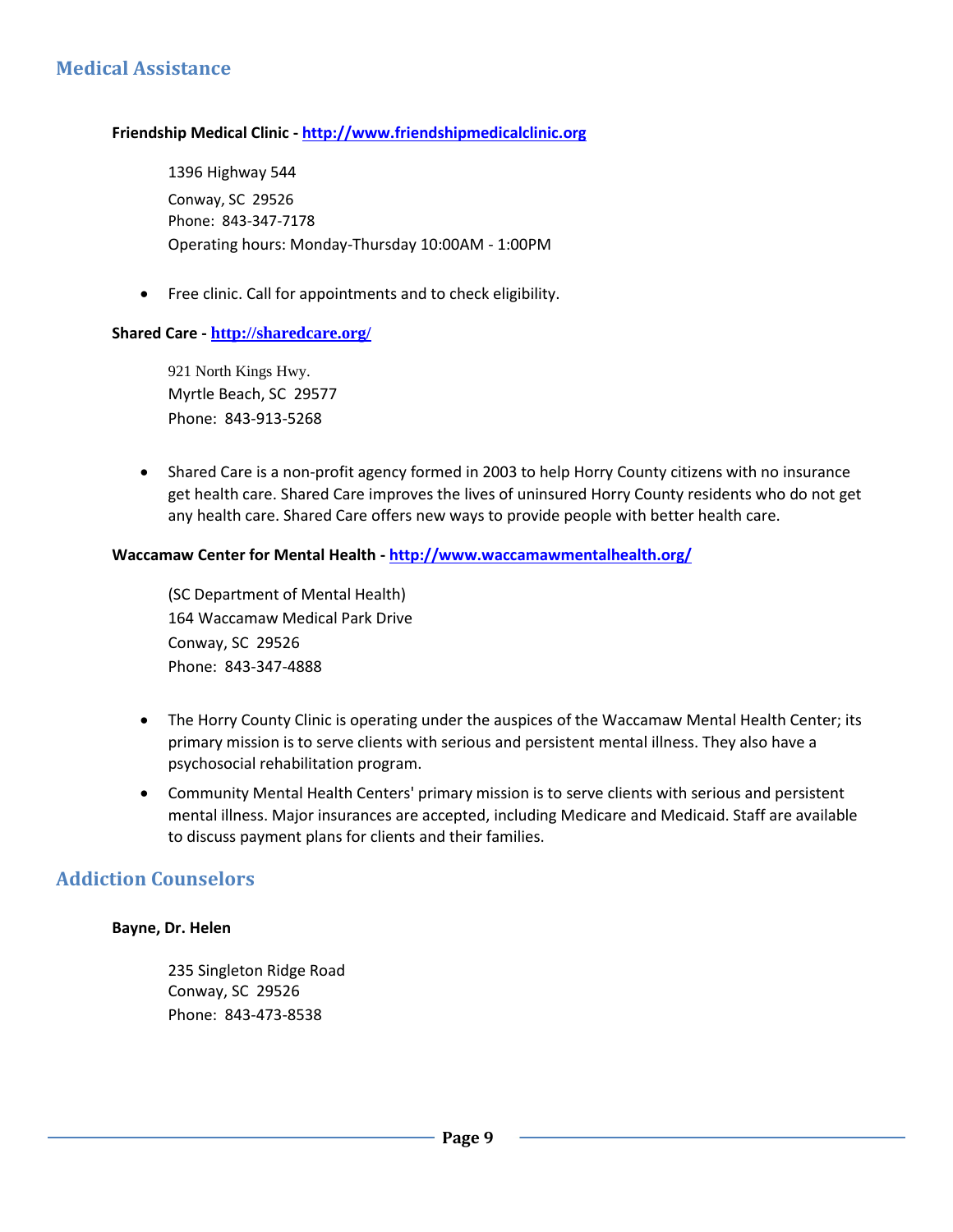#### **Bogle, Roberta**

*The Center for Counseling & Wellness* 110 Ye Olde Kings Hwy North Myrtle Beach, SC 29582 Phone: 843-486-2224

#### **Clark, Joan**

223 Maison Drive, No. 28 A-1 Myrtle Beach, SC 29572 Phone: 843-256-2083

#### **Clemons, Franklin E.**

*Counseling Associates LLC* 12117 Ocean Highway Pawleys Island, SC 29585 Phone: 843-545-1271 Fax: 843-237-8551

#### **Deloache, Johnny**

*Christian Counseling Clinic, LLC* 3959 Highway 17 Bypass, Unit A Murrells Inlet, SC 29576 Phone: 843-491-6405

#### **Everhart, Ashley**

*R.E.A.L. Counseling, LLC* 9403 Highway 707, Suite B N. Myrtle Beach, SC 29588 Phone: 843-605-4229

#### **Fahy, Angelique**

*Angelique Fahy, MA, LPC, NCC, MAC* 34 Highway 90 East Little River, SC 29566 Phone: 843-474-0564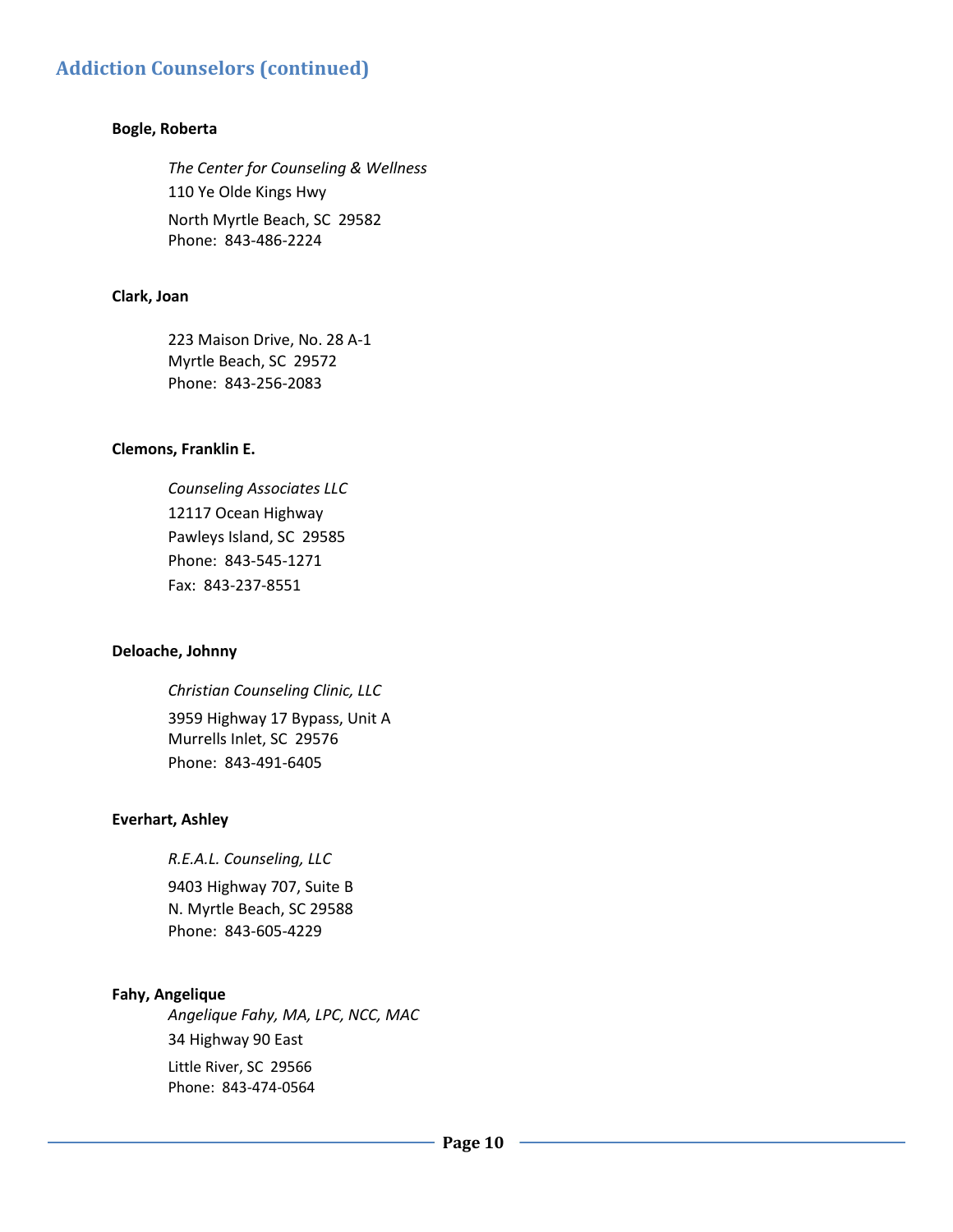#### **Fortner, Kathy L. EdS LPC CCMHC**

*KLF Counseling and Consulting, PA* 637 Bellamy Avenue, Suite C Murrells Inlet, SC 29576 Phone: 843-652-5532

#### **Grant, Michael**

*Coastal Center for Cognitive Therapy, PA*

1101 Johnson Avenue, Suite 200 Myrtle Beach, SC 29577 Phone: 843-839-9028

#### **Harrington, Teressa T.**

*TTH Services, Inc* 3959 Highway 17 Bypass, Suite A Murrells Inlet, SC 29576 Phone: 843-879-4011

#### **Lynch, Bruce A.**

*Active Hope Counseling* PO Box 2856 Myrtle Beach, SC 29577 Phone: 843-885-9413

#### **McCarthy, Robert E.**

*McCarthy Counseling Associates, PA* 4603 Oleander Drive, Suites #1 & 2 Myrtle Beach, SC 29577 Phone: 843-497-5240

#### **McDonald, Ann**

*Coastal Samaritan Counseling Center* 901 N. Kings Highway Myrtle Beach, SC 29577 Phone: 843-548-0154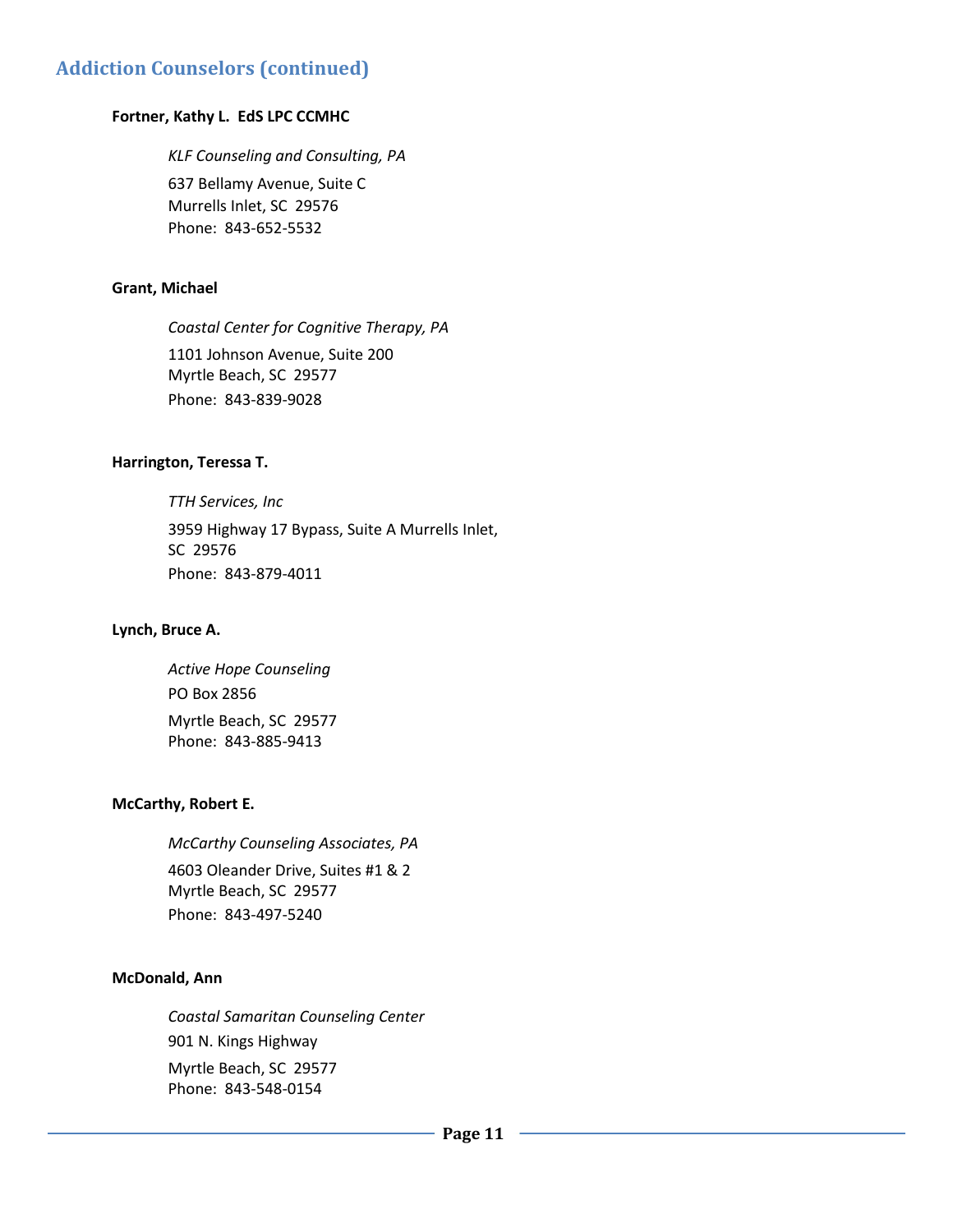#### **Russo, Carol**

#### *Carolina Family Counseling*

Alpha Center Building Suite 202 1203 48th Avenue N.

Myrtle Beach, SC 29577 Phone: 843-879-4174

#### **Scanlon, Joseph E.**

*Counseling Center of Georgetown*  906 Prince St. Georgetown, SC 29440 Phone: 843-527-8118

#### **Stewart, Michael R. MA, LPC**

*Stewart Counseling Services* 917 Broadway Street Myrtle Beach, SC 29577 Phone: 843-421-7191

#### **Todd, Melissa Tyler**

Suite D- Office 207 1293 Professional Drive Myrtle Beach, SC 29577 Phone: 843-446-0541

#### **Tucker, LaKeysa**

*Waccamaw Health & Wellness Services, LLC*

1119 3rd Avenue, Suite 105 Conway, SC 29526 Phone: 843-647-7161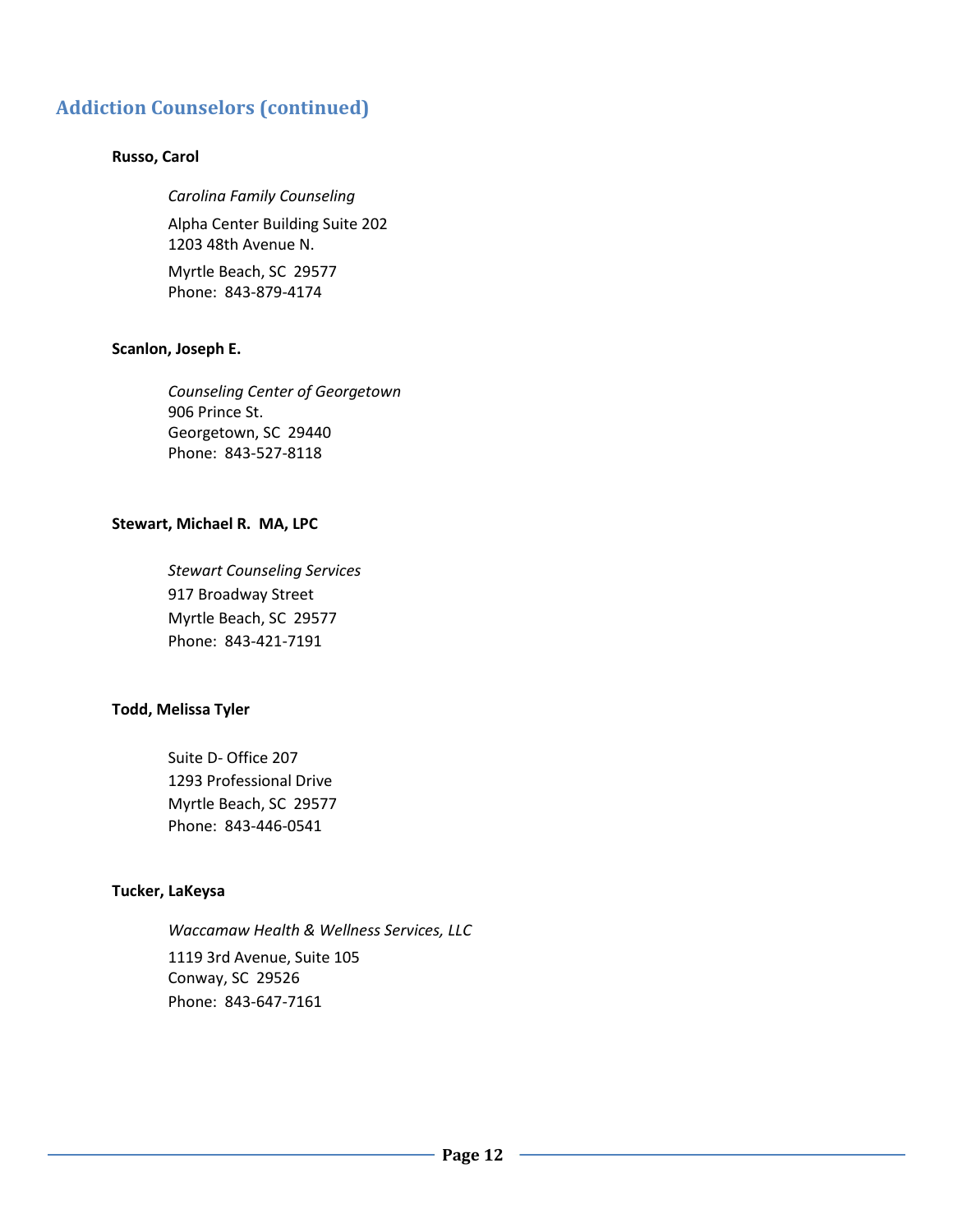#### **Woodward, Marie C.**

*Coastal Counseling Services LLC* N. Myrtle Beach Business Center 1019 Hwy 17 S, Suite 126 North Myrtle Beach, SC 29582 Phone: 843-410-4943

# **Government Agencies**

#### **Drug Court - Horry and Georgetown Counties**

114 Laurel Street Conway, SC 29526 Phone: 843-915-5365

 A solicitor operated program that offers a non-custodial alternative to adults facing drug charges. Program includes: intensive individual and group counseling; and court supervised drug testing. Drug court graduates will have their criminal records expunged.

#### **Georgetown County Alcohol and Drug Commission - [http://gcadac.com/gcadac/Home\\_Page.html](http://gcadac.com/gcadac/Home_Page.html)**

1423 WINYAH ST GEORGETOWN, SC 29440-4730 Phone: 843-546-6081

 Center provides outpatient services to juvenile and adult residents of Georgetown County that are struggling with alcohol and drug addiction. Specialized services include: intensive outpatient therapy; individual, group and family counseling; and prevention services.

# **Medication-Assisted Programs**

**Center of HOPE of Myrtle Beach LLC - <http://carolinatreatmentcenters.com/locations/myrtle-beach.html>**

104 George Bishop Pkwy Myrtle Beach, SC 29579 Phone: 843-903-6212 x221 Intake

• Substance abuse treatment, Methadone Maintenance, Outpatient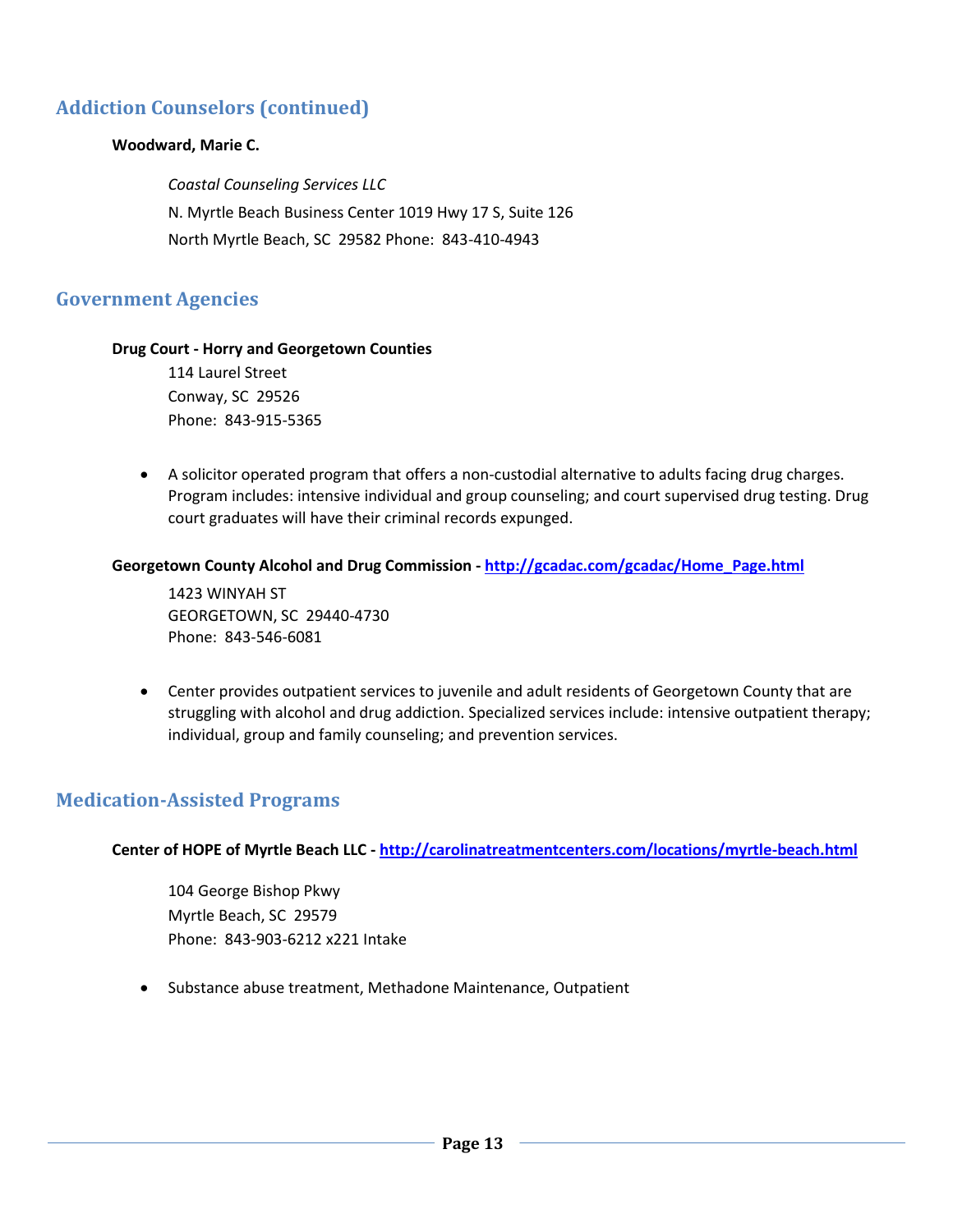# **Addiction Medicine Physicians**

#### **Counseling Center of Georgetown**

906 Prince St. Georgetown, SC 29440 Phone: 843-527-8118

#### **Dr. Brian Adler, MD**

*South Strand Internists PA*

1945 Glenns Bay Rd. Myrtle Beach, SC 29575 Phone: 843-650-4006

#### **Dr. E.V. Archambeau, MD**

*Tidelands Island Family Care*

12117 Ocean Hwy. Pawleys Island, SC 29585 Phone: 843-237-8231

#### **Dr. Elliott J. Bettman, MD**

1608 North Main Street Conway, SC 29526 Phone: 843-248-4700

#### **Dr. Violetta D. Czepowicz, MD**

171 Waccamaw Medical Park Court Conway, SC 29526 Phone: 843-997-3745

#### **Dr. Gerald F. Congdon, MD**

13089 Ocean Hwy. Pawleys Island, SC 29585 Phone: 888-467-1117

#### **Dr. Alfred J. Daniels, MD**

*Santee Family Health Center* 1189 Tibwin Rd. McClellanville, SC 29458 Phone: 843-887-3274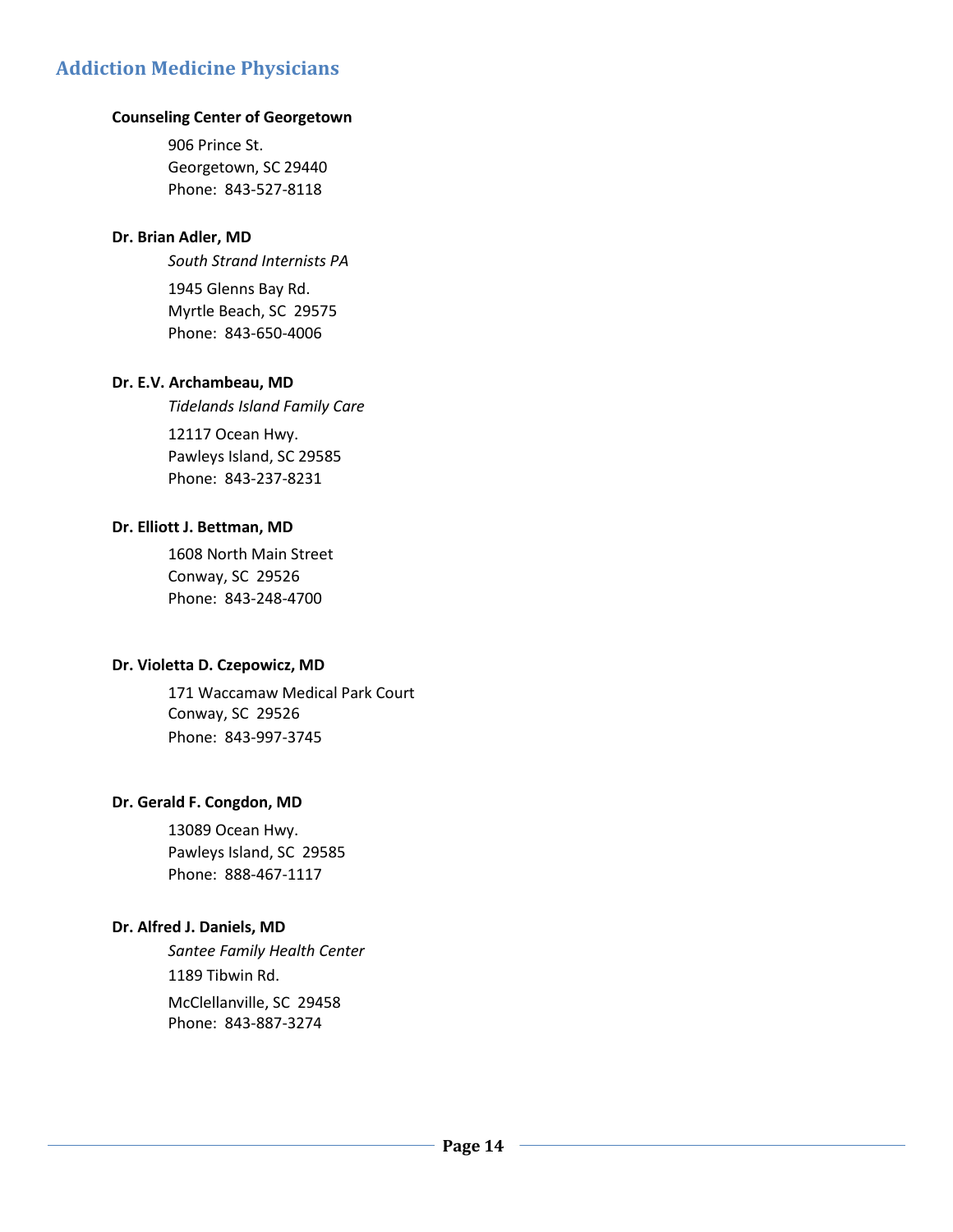# **Addiction Medicine Physicians (continued)**

#### **Dr. Murray G. Honick, MD**

*Dr. Murray Glenn Honick M.D. Child & Adolescent Psychiatry* 3025 Newcastle Loop Myrtle Beach, SC 29588 Phone: 843-215-2400

#### **Dr. Renee R. Lamm**

*Strand Psychiatric Assoc.* 3025 Newcastle Loop Myrtle Beach, SC 29588 Phone: 843-215-2400

#### **Dr. Edward R. McCarthy, MD**

*Family Medicine of Sayebrook, LLC*

106 Lansford Court Suite 100 Myrtle Beach, SC 29588 Phone: 843-293-8850

#### **Dr. Adedapo M. Oduwole, MD**

1203 48th Ave. N., Suite 202 Myrtle Beach, SC 29577 Phone: 843-449-2576

# **Housing**

#### **Alliance Inn - <http://www.intermarkmgt.com/portfolio>**

1075 Mister Joe White Ave, Myrtle Beach, SC 29577-5657 Phone: 843-448-7447

 The Housing Authority of Myrtle Beach has project based HCV vouchers at Alliance Inn. This project consists of 54 residential housing units designed to serve homeless families and individuals. Alliance Inn provides on site supportive services for residents including counseling and a full service medical clinic run by LMRC. All tenants must be referred by agencies that provide services to the homeless. All applications are taken at the Alliance Inn office.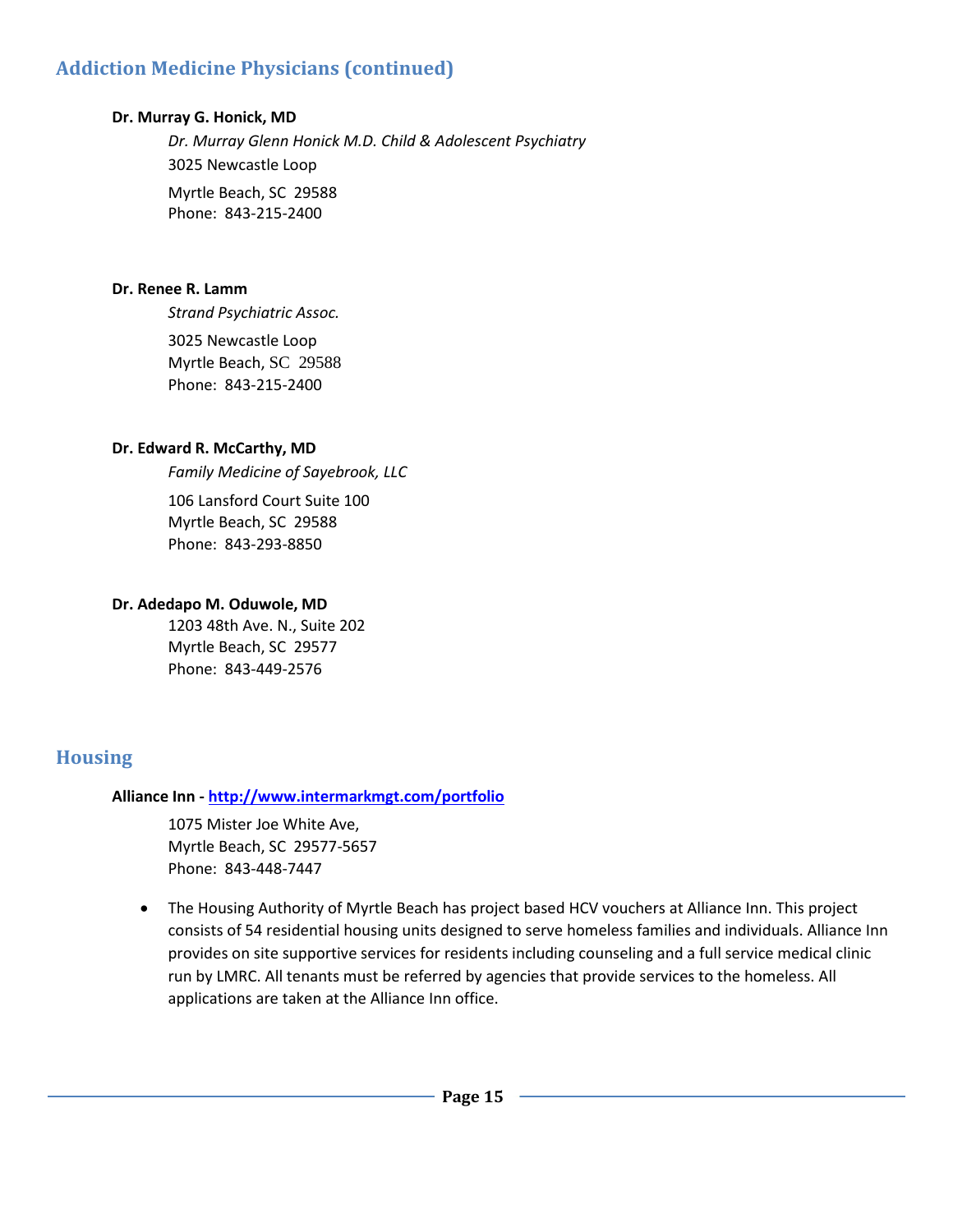# **Housing (continued)**

#### **Friendship Place - [http://www.friendshipplaceinc.org](http://www.friendshipplaceinc.org/)**

1905 Front Street Georgetown, SC 29440 Phone: 843-545-1115

 Friendship place is a shelter for homeless people and families. Transitional housing is also provided. Further services include: job training, food, transportation to free medical clinic. Residents must fill out an application and have a background check done

#### **Greater Love Homes - <http://www.greaterhomeofsc.com/>**

252 Burcale Rd. Myrtle Beach, SC 29577 Phone: 843-694-6130

 The Greater Love Home of S.C. is a not for profit organization that provides shelter and teaches life skills to women with substance abuse issues. We believe in a structured, loving environment to rebuild and empower women, enabling them to become strong, independent, and productive members of society by giving them the necessary skills to take care of themselves and their families better financially, mentally, and emotionally.

#### **Marthas House - <http://marthashouseinc.com/>**

Phone: 843-520-9952 or 843-833-3286

• Safe housing for women seeking to change their lives

#### **Myrtle Beach Haven House**

975 Campbell St. Myrtle Beach, SC 29577 Phone: 843-626-2427

 Myrtle Beach Haven provides lodging and food for those in need of temporary shelter. Referrals must be provided by a social service agency, church or local Law Enforcement Agency.

#### **New Life Launch Pad - [http://newlifelaunchpad.com](http://newlifelaunchpad.com/)**

Contact Andy Mann at 910-632-2344 **[andy@newlifelaunchpad.com](mailto:andy@newlifelaunchpad.com)**

 Our homes are located in good neighborhoods with easy access to buses, employment options and other services. This system was designed with respect to the Oxford House model, except for the notable exception of including a management team in each home.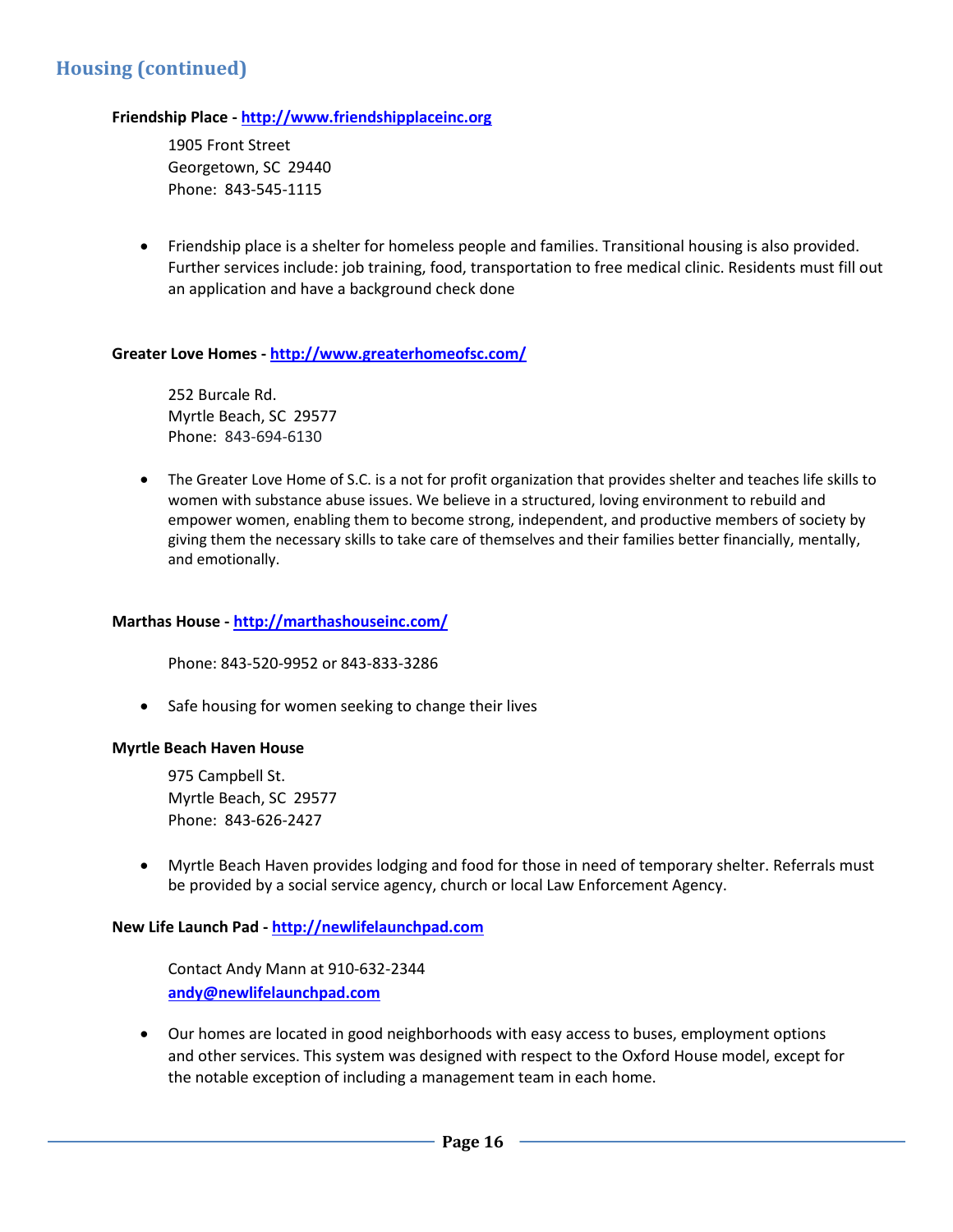# **Housing (continued)**

#### **North Strand Housing Shelter - <http://www.northstrandhousingshelter.org/>**

P.O. Box 529 North Myrtle Beach, SC 29597 Phone: 843-756-9488

 NSHS is able to provide food, baths and beds. We offer programs to give a holistic approach that will help to meet spiritual, physical and emotional needs as we offer an atmosphere of dignity and respect.

#### **Oxford Houses:**

**Conway, SC:** Oxford House Sea Mountain 1501  $5^{th}$  Ave. Conway, SC 29526 Gender M Phone: 843-438-8521

Oxford House Watson 3105 Ray Lane Conway, SC 29527 Gender M Phone: 843-438-8085

Oxford House Coastal U 615 Rusty Road Conway, SC 29526 Gender M Phone: 843-331-3932

#### **Myrtle Beach, SC:**

Oxford House Little River East 3928 Little River Road Myrtle Beach, SC 29577 Gender F Phone: 843-712-1016

Oxford House Neshama 610 19th Ave. N. Myrtle Beach, SC 29577 Gender F Phone: 843-945-1540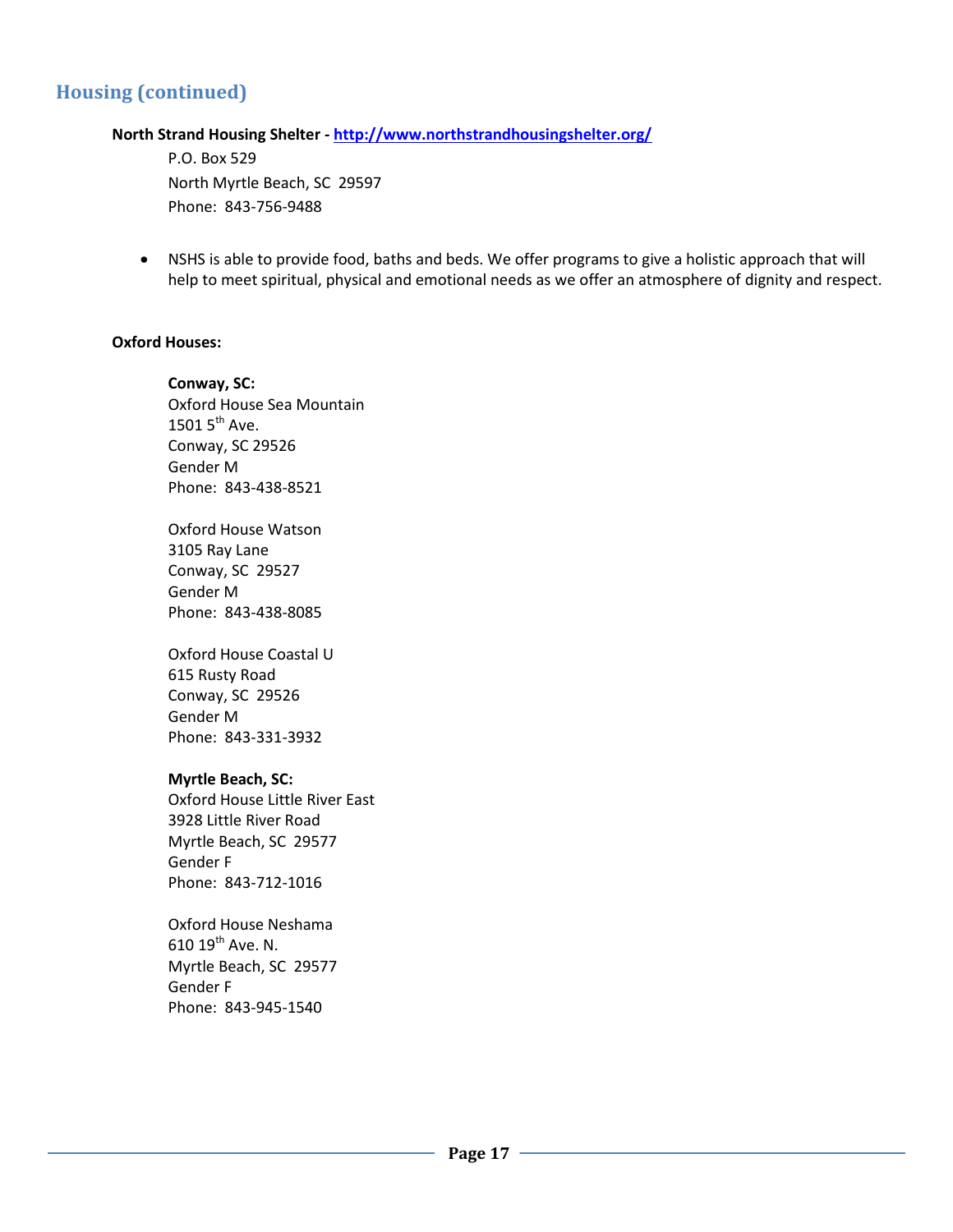Oxford House Deror 514 63rd Avenue N. Myrtle Beach, SC 29572 Gender M Phone: 843-808-9151

#### **North Myrtle Beach, SC:**

Oxford House Cherry Grove 6209 Nixon St. N. Myrtle Beach, SC 29582 Gender M Phone: 843-427-4053

#### **The Palmetto House**

Myrtle Beach, SC 29577 Phone: 843-267-9948 Palmettohouse.sw@gmail.com

 The Palmetto House provides a safe, structured environment for woman with a Substance Use Disorder. Our innovative program offers women the opportunity to learn how to live without the use of mind-altering chemicals. Our home is centrally located to bus routes and all shopping needs.

#### **Street Reach Ministries**

1005 Osceola Street Myrtle Beach, SC 29577 Contact: Joy Hanner, Director Phone: 843-232-7154

 Non-profit organization that operates a 136 bed shelter open to homeless men and women. Additional services offered include: a free dinner open to the public at 7:30 PM daily; free on-site medical care offered on Tuesday and Thursdays; and an on-site 12 step program.

# **Housing Authorities**

#### **Atlantic Beach Housing Authority**

1020 30th Avenue S. North Myrtle Beach, SC 29582 Phone: 843-272-4189

 Call your local housing authority for low cost and affordable housing options along with finding area resources for affordable housing options and locations for area shelters in their area.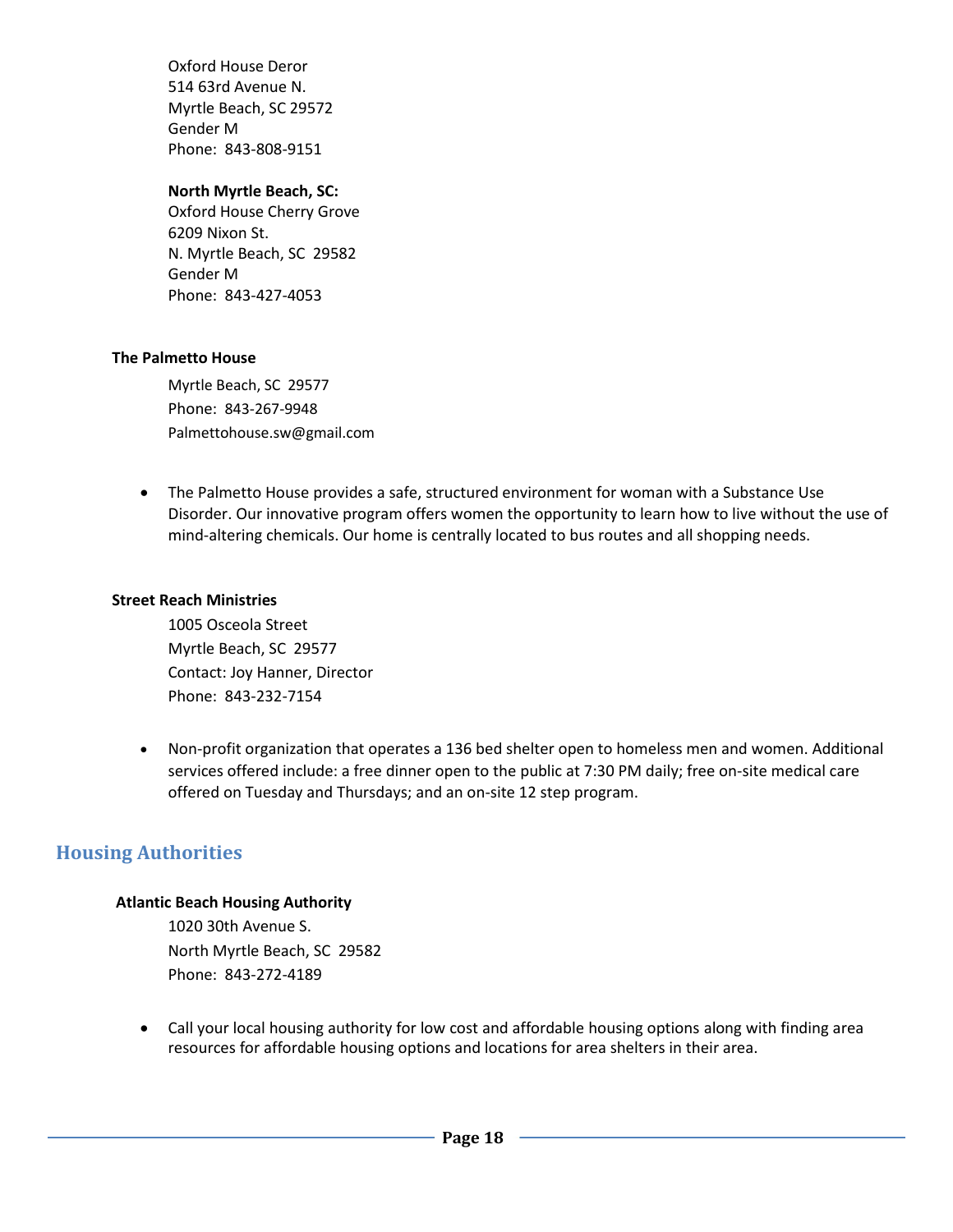# **Housing Authorities (continued)**

#### **Conway Housing Authority**

2303 Leonard Avenue Conway, SC 29527 Phone: 843-248-7327

Housing Authority, Low Income Affordable Housing, Public Housing

#### **Myrtle Beach Housing Authority**

605 10th Avenue North PO Box 2468 Myrtle Beach, SC 29577 Phone: 843-918-1525

low income housing, supportive housing, section 8 vouchers

**Georgetown Housing Authority** 1 Lincoln Street Georgetown, SC 29440 Phone: 843-546-9621

Housing Authority, Low Income Affordable Housing, Public Housing

#### **Other Resources**

#### **Coastal Rescue Mission - [http://www.coastalrescuemission.org](http://www.coastalrescuemission.org/)**

P.O. Box 8386 Myrtle Beach, SC 29578 Contact: Gwen Woody, Director Phone: 843-448-1352

 Food distribution available on the last Saturday of every month at 568 George Bishop Parkway, Myrtle Beach.

#### **Helping Hand of Myrtle Beach - [http://www.helpinghandofmyrtlebeach.com](http://www.helpinghandofmyrtlebeach.com/)**

1411 Mr. Joe White Ave. Myrtle Beach, SC 29577 Phone: 843-448-8451

 Helping Hand is a crisis intervention and referral agency whose mission is to provide assistance to those in need in our community. Helping Hand provides food, rent and utility assistance, gasoline, local and long distance bus tickets, prescription medications, diapers, hygiene items and referrals to other appropriate agencies.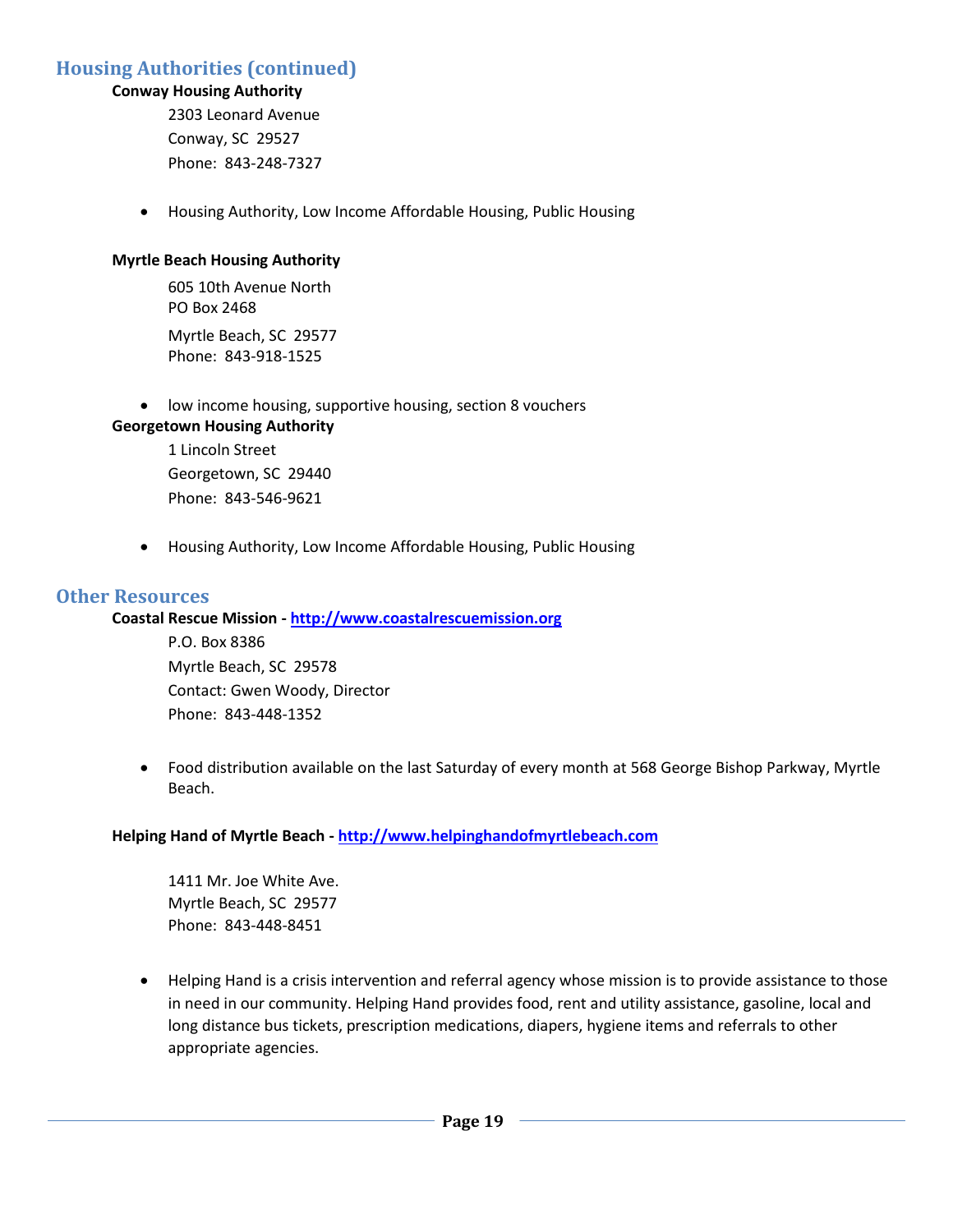#### **Community Kitchen of Myrtle Beach**

1411 Mr. Joe White Avenue Myrtle Beach, SC 29577 Phone: 843-444-9383

 The Community Kitchen of Myrtle Beach was founded on the idea of helping those in need. Since our organization was established, we have endeavored to provide help where the need is greatest. Guided by the aspirations of our local community, we pursue our mission of feeding the hungry with both excellence and compassion because the people whom we serve deserve nothing less!

#### **S.C. Vocational Rehabilitation - <http://scvrd.net/common/index.php>**

3009 Fourth Ave. Conway, SC 29527 Phone: 843-248-2235

 Enabling eligible South Carolinians with disabilities to prepare for, achieve and maintain competitive employment

#### **Salvation Army of Georgetown - [http://www.salvationarmycarolinas.org](http://www.salvationarmycarolinas.org/)**

2401 Anthuan Maybank Drive Georgetown, SC 29440 Contact: Jason Hughes Phone: 843-527-4479

 Services include food assistance, transitional housing, emergency financial assistance, and addiction rehabilitation.

#### **Salvation Army of Horry County - [http://www.salvationarmycarolinas.org](http://www.salvationarmycarolinas.org/)**

1400 Church Street Conway, SC 29526 Contact: Bret McElroy Phone: 843-488-2769

 Services include emergency shelter, transitional housing, emergency financial assistance, and addiction rehabilitation.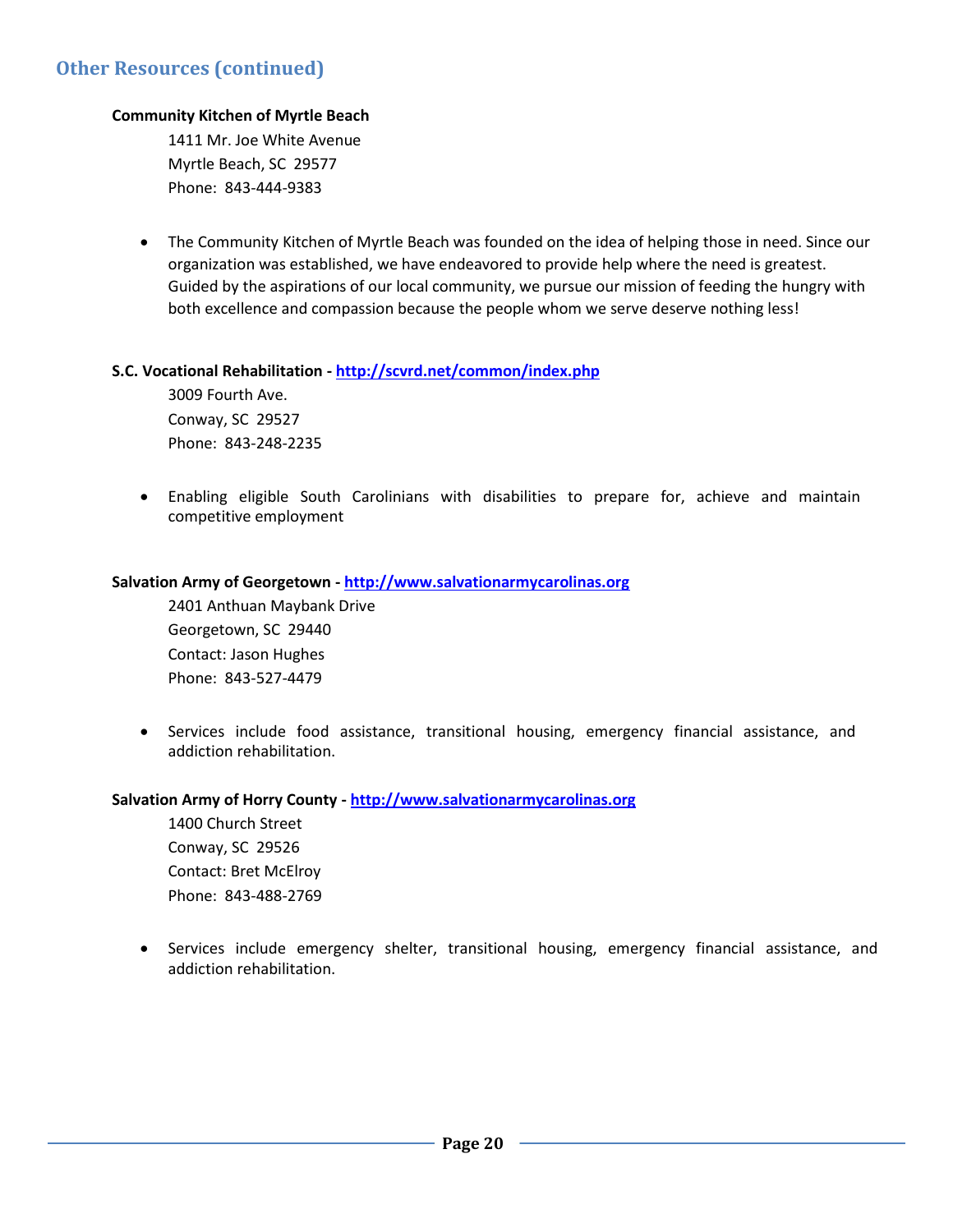# **Other Resources (continued)**

#### **Sea Haven for Youth - [http://seahaveninc.com](http://seahaveninc.com/)**

Sea Haven Inc. Mailing Address PO Box 600 North Myrtle Beach, SC 29597 3892 Highway 9 East Little River, SC 29566 Phone: 843-626-1446

 The mission of Sea Haven Inc. is to extend a helping hand to those youth whose lives may be in disarray. We believe that through positive intervention we can promote opportunities for growth, learning, and happiness that might not be available in the experiences of such children. We intend our efforts to be supplementary to the already existing public sponsored programs.

#### **South Carolina Legal Services - <http://www.sclegal.org/>**

*Conway Office* 1201 B Creel Street Wing A-1 Conway, SC 29526 Phone: 866-597-0100

*Georgetown Office* 129 Screven Street (Courthouse) Georgetown, SC 29440 Phone: 843-432-2904

 Provides free civil legal services for low income residents of South Carolina. Spanish language services available upon request.

#### **Supplemental Nutrition Assistance Program (SNAP) - <https://dss.sc.gov/content/customers/food/index.aspx>**

1535 Confederate Avenue Extension Columbia, SC 29202 Phone: 803-898-7601 Toll free number: 800-768-5700

 A government program for people in need of food assistance. The program was formerly known as the food stamp program. Eligibility requirements apply.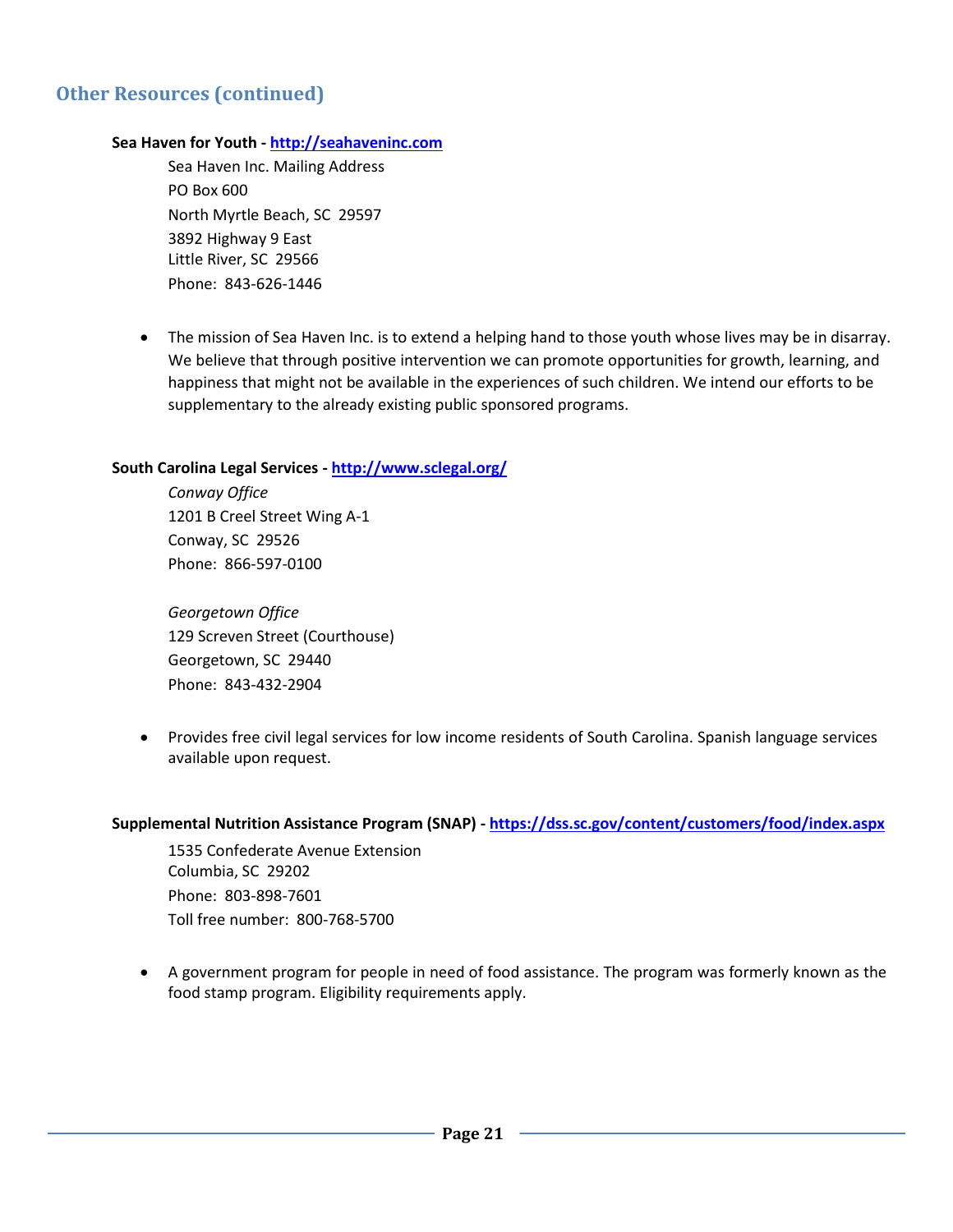#### **Waccamaw Youth Center - [http://waccamawyouthcenter.org](http://waccamawyouthcenter.org/)**

PO Box 3293 Conway, SC 29528 Phone: 843-369-0200 Fax: 843-69-0203

 Waccamaw Youth Center, Inc. is a private, non-profit agency committed to providing comprehensive residential services for up to 16 abused, neglected, and abandoned youth ages 12-21. It is the first and only low management group home in Horry County.

# **National Resources**

# **Addiction Prevention Treatment and Recovery Organizations**

#### **Addiction Technology Transfer Centers - [www.nattc.org](http://www.nattc.org/)**

 To advance public health and wellness, SAMHSA's Addiction Technology Transfer Center (ATTC) Network accelerates lasting change in behavioral health care systems by translating, disseminating and promoting the adoption and implementation of effective and culturally sensitive clinical practices.

#### **American Psychiatric Association (APA) - [www.healthyminds.org](http://www.healthyminds.org/)**

 The American Psychiatric Association, founded in 1844, is the world's largest psychiatric organization. It is a medical specialty society representing more than 33,000 psychiatric physicians from the United States and around the world.

#### **American Society of Addiction Medicine (ASAM) - [www.asam.org](http://www.asam.org/)**

 ASAM is a professional society representing over 3,000 physicians dedicated to increasing access and improving quality of addiction treatment, educating physicians and the public, supporting research and prevention, and promoting the appropriate role of physicians in the care of patients with addictions.

#### **Association of Recovery Schools - <http://www.recoveryschools.org/>**

 The Association of Recovery Schools advocates for the promotion, strengthening, and expansion of secondary and post-secondary programs designed for students and families committed to achieving success in both education and recovery.

#### **Community Anti-Drug Coalitions (CADCA) - [www.cadca.org](http://www.cadca.org/)**

 To strengthen the capacity of community coalitions to create and maintain safe, healthy and drug-free communities globally.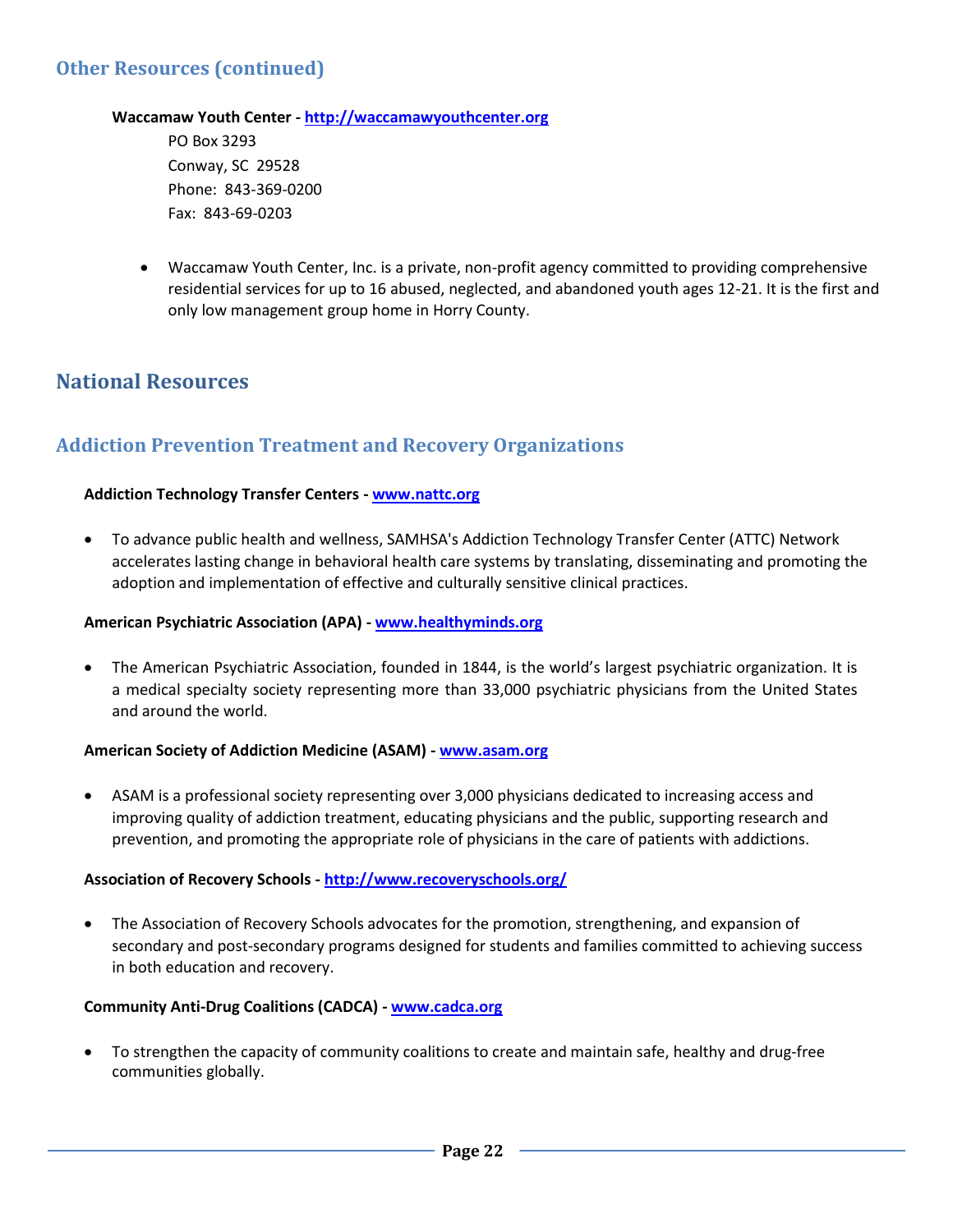# **Addiction Prevention Treatment and Recovery Organizations (continued)**

#### **Faces & Voices of Recovery - [www.facesandvoicesofrecovery.org](http://www.facesandvoicesofrecovery.org/)**

• For too long those most affected by alcohol and other drug problems have been absent from the public policy debate. Faces & Voices of Recovery was founded in 2001 at a Summit in St. Paul, Minnesota.

#### **Join Together - [www.jointogether.org](http://www.jointogether.org/)**

Partnership for Drug Free Kids, information on latest addiction news, etc.

#### **Legal Action Center - [www.lac.org](http://www.lac.org/)**

 The Legal Action Center is the only non-profit law and policy organization in the United States whose sole mission is to fight discrimination against people with histories of addiction, HIV/AIDS, or criminal records, and to advocate for sound public policies in these areas.

#### **NAADAC: The Association for Addiction Professionals - [www.naadac.org](http://www.naadac.org/)**

 NAADAC, the Association for Addiction Professionals, represents the professional interests of more than 75,000 addiction counselors, educators and other addiction-focused health care professionals in the United States, Canada and abroad.

#### **National Association of State Alcohol and Drug Abuse Directors (NASADAD) - [www.nasadad.org](http://www.nasadad.org/)**

 NASADAD's basic purpose is to foster and support the development of effective alcohol and other drug abuse prevention and treatment programs throughout every State.

#### **National Association for Children of Alcoholics - [www.nacoa.org](http://www.nacoa.org/)**

 The National Association for Children of Alcoholics (NACoA) believes that none of these vulnerable children should grow up in isolation and without support.

#### **National Association of Drug Court Professionals - [www.nadcp.org](http://www.nadcp.org/)**

 This extraordinary group of innovative judges, prosecutors, defense attorneys, and clinical professionals created a common-sense approach to improving the justice system by using a combination of judicial monitoring and effective treatment to compel drug-using offenders to change their lives.

#### **National Council on Alcoholism and Drug Dependence (NCADD) - [www.ncadd.org](http://www.ncadd.org/)**

For nearly 70 years, NCADD has been a valuable resource for millions of people struggling with addiction.

#### **Oxford Houses - [www.oxfordhouse.org/userfiles/file/](http://www.oxfordhouse.org/userfiles/file/)**

 Oxford House is a concept in recovery from drug and alcohol addiction. In its simplest form, an Oxford House describes a democratically run, self-supporting and drug free home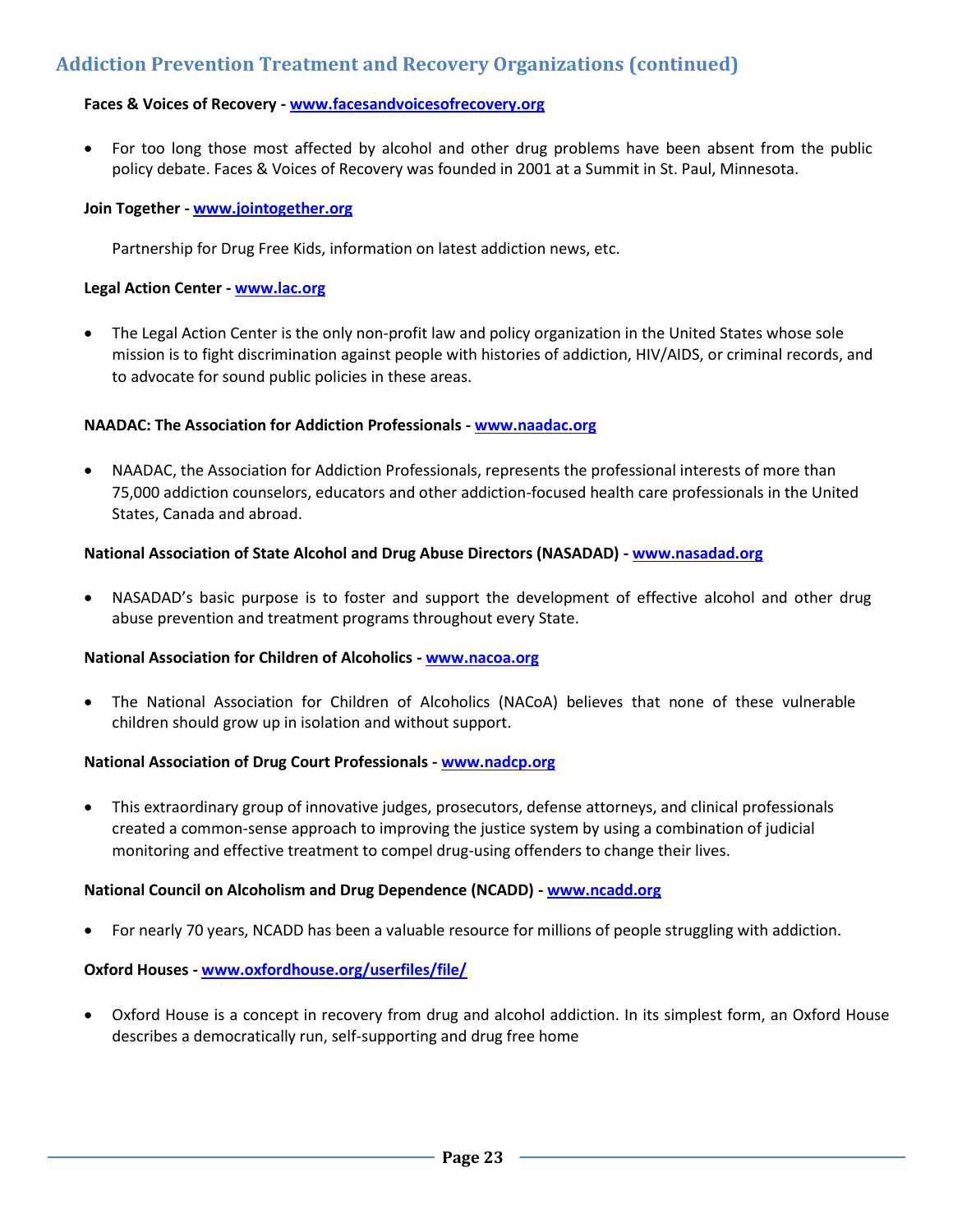# **Addiction Prevention Treatment and Recovery Organizations (continued)**

#### **Partnership for a Drug-Free America - [www.drugfree.org](http://www.drugfree.org/)**

.

 By bringing together renowned scientists, parent experts and communications professionals, The Partnership at Drugfree.org translates the science of teen drug use and addiction for families.

#### **State Associations of Addiction Services - [www.saasnet.org](http://www.saasnet.org/)**

 SAAS was founded in 1987 as a 501(c)(3) nonprofit organization whose membership consists of state associations of addiction treatment and prevention providers.

#### **Medication-Assisted Recovery Resources**

#### **Alkermes - [www.vivitrol.com/patient/default.aspx](http://www.vivitrol.com/patient/default.aspx)**

 VIVITROL® (naltrexone for extended-release suspension) is a prescription injectable medicine used to treat alcohol dependence, and to prevent relapse to opioid dependence, after opioid detoxification.

#### **American Association for the Treatment of Opioid Dependence (AATOD) - [www.aatod.org](http://www.aatod.org/)**

 The American Association for the Treatment of Opioid Dependence (AATOD) was founded in 1984 to enhance the quality of patient care in treatment programs by promoting the growth and development of comprehensive opioid treatment services throughout the United States.

#### **National Alliance of Advocates for Buprenorphine Treatment (NAABT) - [www.naabt.org](http://www.naabt.org/)**

 Buprenorphine (Suboxone®, Subutex®) is an opioid medication used to treat opioid addiction in the privacy of a physician's office.

#### **National Alliance of Methadone Advocates (NAMA) - [www.methadone.org](http://www.methadone.org/)**

 NAMA Recovery is an organization composed of medication assisted treatment patients and health care professionals that are supporters of quality opiate agonist treatment.

#### **National Association of Addiction Treatment Providers - [www.naatp.org](http://www.naatp.org/)**

 Since its founding in 1978, The National Association of Addiction Treatment Providers has stood at the forefront of the addiction treatment field, speaking with a clear and unified voice on behalf of its 300 member organizations.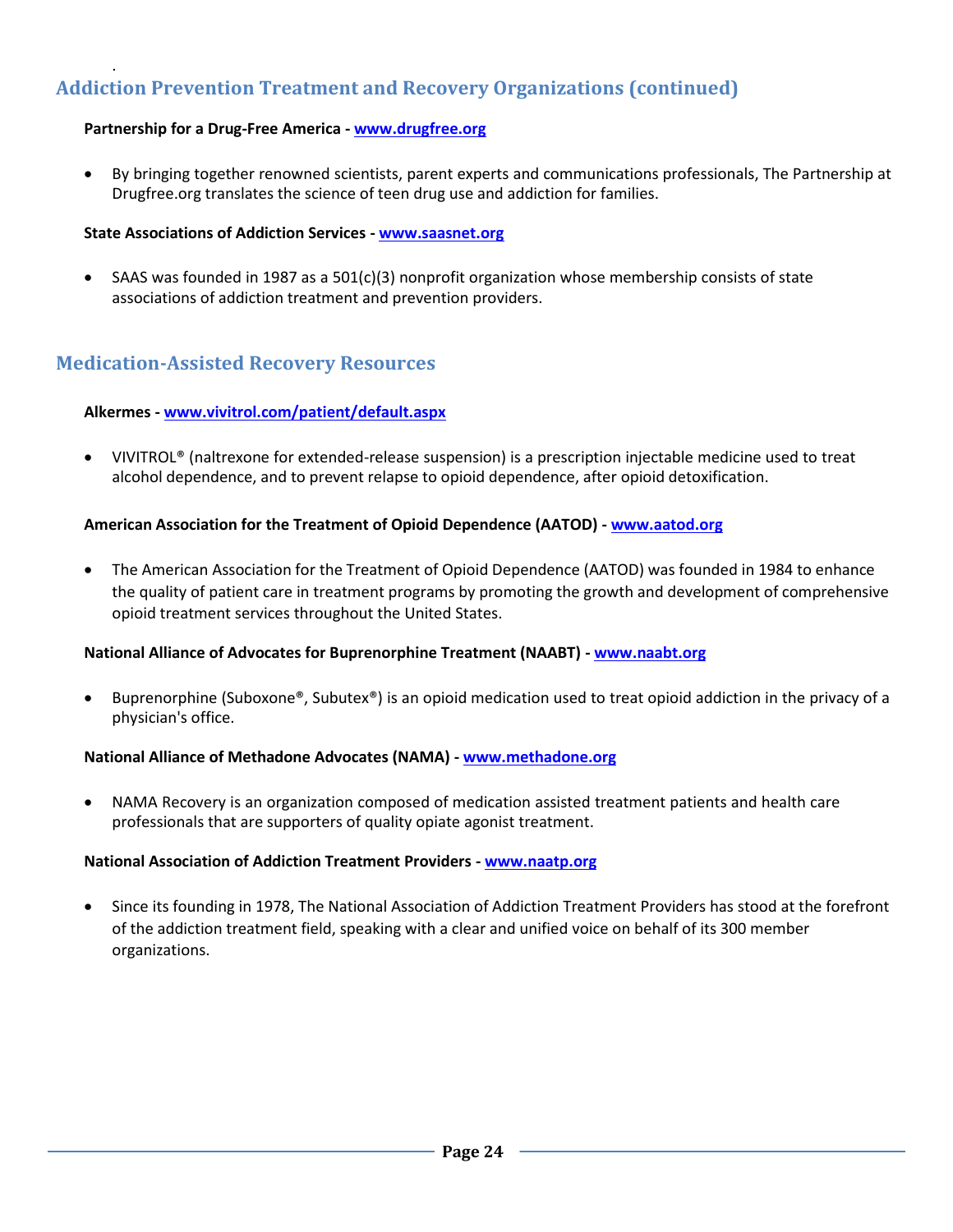# **Medication-Assisted Recovery Resources (continued)**

#### **Reckitt Benckiser Pharmaceuticals Inc. - [www.suboxone.com](http://www.suboxone.com/) - [www.turntohelp.com](http://www.turntohelp.com/)**

 SUBOXONE Film is a narcotic medication indicated for the maintenance treatment of opioid dependence, available only by prescription, and must be taken under a doctor's care as prescribed.

# **Federal Government Resources**

#### **Division of Pharmacologic Therapies (DPT) - [www.dpt.samhsa.gov](http://www.dpt.samhsa.gov/)**

 MAT is the use of medications, in combination with counseling and behavioral therapies, to provide a wholepatient approach to the treatment of substance use disorders.

#### **Food and Drug Administration - [http://www.fda.gov](http://www.fda.gov/)**

 FDA is responsible for protecting the public health by assuring the safety, effectiveness, and security of human and veterinary drugs, vaccines and other biological products

#### **Medication-Assisted Recovery - <http://buprenorphine.samhsa.gov/>**

 The Drug Addiction Treatment Act of 2000 (DATA 2000) expands the clinical context of medication-assisted opioid addiction treatment by allowing qualified physicians to dispense or prescribe specifically approved Schedule III, IV, and V narcotic medications for the treatment of opioid addiction in treatment settings other than the traditional Opioid Treatment Program (i.e., methadone clinic).

#### **National Alcohol and Drug Addiction Recovery Month - [www.recoverymonth.gov](http://www.recoverymonth.gov/)**

 Recovery Month promotes the societal benefits of prevention, treatment, and recovery for mental and substance use disorders, celebrates people in recovery, lauds the contributions of treatment and service providers, and promotes the message that recovery in all its forms is possible.

#### **National Clearinghouse for Alcohol and Drug Information - [http://www.samhsa.gov](http://www.samhsa.gov/)**

SAMHSA's mission is to reduce the impact of substance abuse and mental illness on America's communities.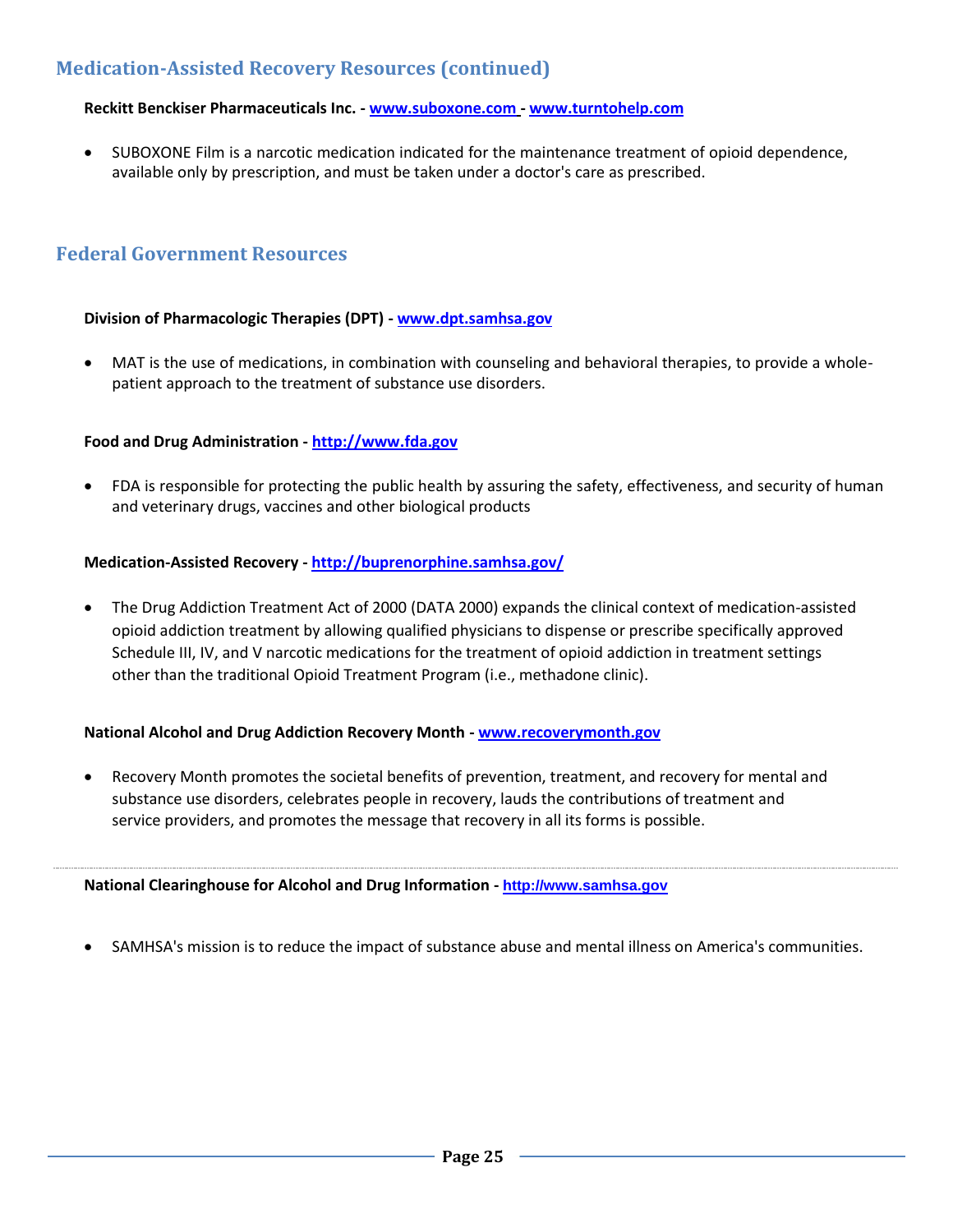# **Federal Government Resources (continued)**

#### **National Institute on Alcohol Abuse and Alcoholism (NIAAA) - [www.niaaa.nih.gov](http://www.niaaa.nih.gov/)**

 NIAAA supports and conducts research on the impact of alcohol use on human health and well-being. It is the largest funder of alcohol research in the world.

#### **National Institue on Drug Abuse (NIDA) - [www.nida.nih.gov](http://www.nida.nih.gov/)**

NIDA's mission is to lead the Nation in bringing the power of science to bear on drug abuse and addiction.

#### **Substance Abuse and Mental Health Services Administration, US Department of Health and Human Services (SAMHSA) - [www.samhsa.gov](http://www.samhsa.gov/)**

 The Substance Abuse and Mental Health Services Administration's (SAMHSA) mission is to reduce the impact of substance abuse and mental illness on America's communities.

### **Individual Addiction Recovery Resources**

#### **Alcoholics Anonymous (AA) - <http://www.aa.org/>**

 Alcoholics Anonymous® is a fellowship of men and women who share their experience, strength and hope with each other that they may solve their common problem and help others to recover from alcoholism.

#### **Alcoholics Victorious (AV) - [www.alcoholicsvictorious.org](http://www.alcoholicsvictorious.org/)**

 Founded in 1948, Alcoholics Victorious support groups offer a safe environment for people recovering from the effects of alcoholism or drug addiction. We recognize Jesus Christ as our "Higher Power" and gather together to share our experience, faith, strength and hope.

#### **Chemically Dependent Anonymous Online Resource Center (CDA) - <http://cdawebsitedev.com/>**

 Chemically Dependent Anonymous is a 12-step fellowship for anyone seeking freedom from drug and alcohol addiction. We of CDA do not make distinctions in the recovery process based on any particular substance.

#### **Cocaine Anonymous (CA) – [www.ca.org](http://www.ca.org/)**

 Cocaine Anonymous is a fellowship of men and women who share their experience, strength and hope with each other that they may solve their common problem and help others to recover from their addiction.

#### **Crystal Meth Anonymous (CMA) - [www.crystalmeth.org](http://www.crystalmeth.org/)**

 Crystal Meth Anonymous is a fellowship of men and women who share their experience, strength and hope with each other, so they may solve their common problem and help others to recover from addiction to crystal meth.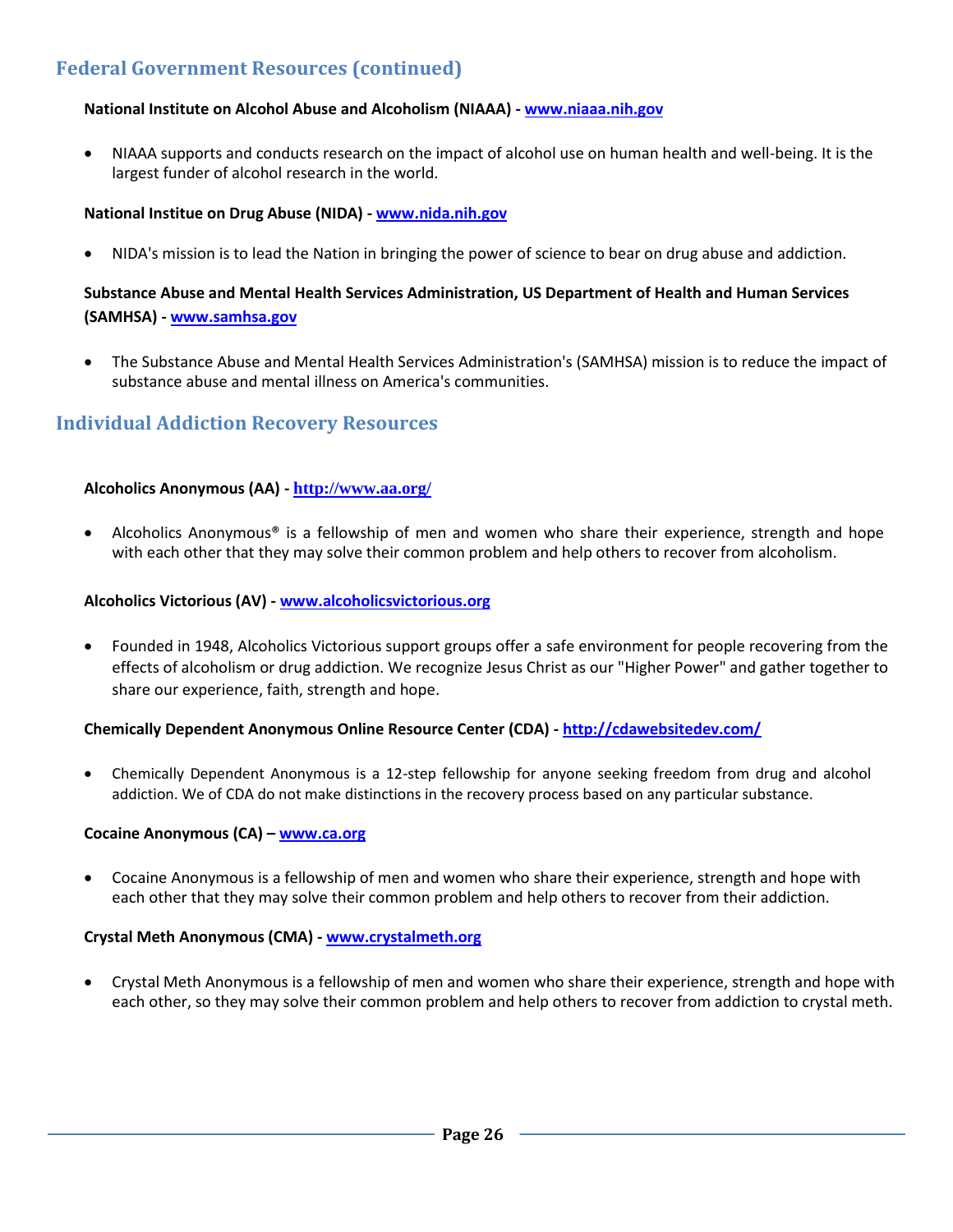# **Individual Addiction Recovery Resources (continued)**

#### **Harm Reduction Network (HAMS) - [www.hamsnetwork.org](http://www.hamsnetwork.org/)**

 HAMS is a peer-led and free-of-charge support and informational group for anyone who wants to change their drinking habits for the better. The acronym HAMS stands for Harm reduction, Abstinence, and Moderation Support.

#### **Heroin Anonymous (HA) - <http://heroinanonymous.org/>**

 Heroin Anonymous is a non-profit fellowship of men and women who have found a solution to heroin addiction.

#### **J.A.C.S. (Jewish Alcoholics, Chemically Dependent Persons and Significant Others) - [www.jbfcs.org/JACS](http://www.jbfcs.org/JACS)**

 JBFCS is New York City's largest provider of human services. We base our work on one core belief: changing behavior can change lives for the better.

#### **LifeRing: Secular Recovery - [http://lifering.org](http://lifering.org/)**

LifeRing is a network of support groups for people who want to live free of alcohol and other addictive drugs.

#### **Marijuana Anonymous (MA) - [www.marijuana-anonymous.org](http://www.marijuana-anonymous.org/)**

 Marijuana Anonymous is a fellowship of men and women who share our experience, strength, and hope with each other that we may solve our common problem and help others to recover from marijuana addiction.

#### **Moderation Management (MM) - [www.moderation.org](http://www.moderation.org/)**

 Moderation Management (MM) is a behavioral change program and national support group network for people concerned about their drinking and who desire to make positive lifestyle changes.

#### **Mothers on Methadone (MOM) - [www.methadonesupport.org/Pregnancy.html](http://www.methadonesupport.org/Pregnancy.html)**

Articles, studies, discussion, etc. having to do with Methadone/addiction and pregnancy.

#### **Narcotics Anonymous (NA) - [www.na.org](http://www.na.org/)**

 NA offers recovery from the effects of addiction through working a twelve-step program, including regular attendance at group meetings. NA members hold more than 61,000 meetings weekly in 129 countries.

#### **Overcomers Outreach - [www.overcomersoutreach.org](http://www.overcomersoutreach.org/)**

 Overcomers Outreach is an international network of Christ-centered 12 Step support groups which ministers to individuals, their families and loved ones who suffer from the consequences of any addictive behavior.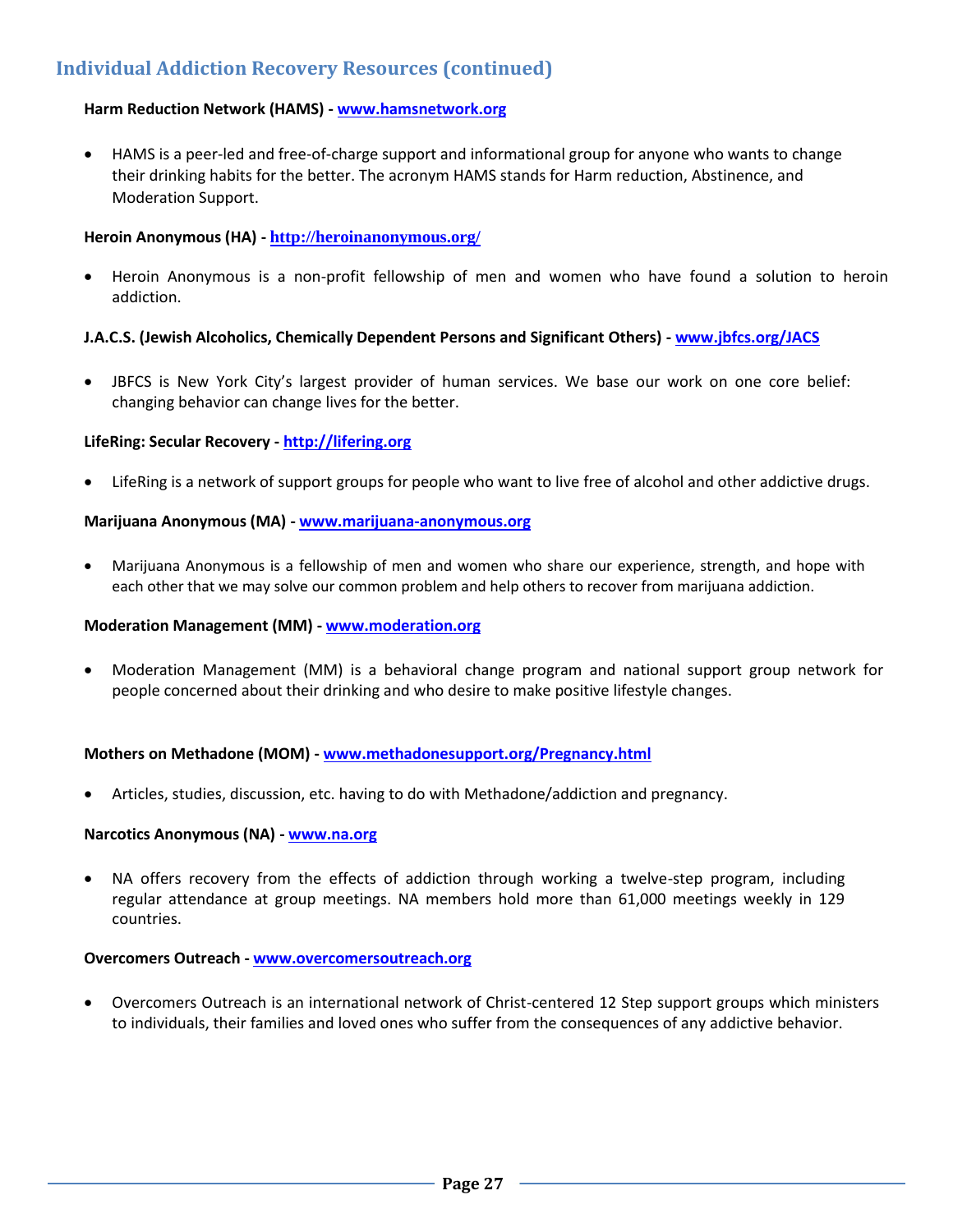# **Individual Addiction Recovery Resources (continued)**

#### **Secular Organization for Sobriety/Save Our Selves (S.O.S.) - <http://www.cfiwest.org/sos/index.htm>**

 SOS is an alternative recovery method for those alcoholics or drug addicts who are uncomfortable with the spiritual content of widely available 12-Step programs. SOS takes a reasonable, secular approach to recovery and maintains that sobriety is a separate issue from religion or spirituality.

#### **SMART Recovery® - [www.smartrecovery.org](http://www.smartrecovery.org/)**

 SMART Recovery® is the leading self-empowering addiction recovery support group. Our participants learn tools for addiction recovery based on the latest scientific research and participate in a world-wide community which includes free, self-empowering, science-based mutual help groups.

#### **Women for Sobriety - [www.womenforsobriety.org](http://www.womenforsobriety.org/)**

 Women For Sobriety, Inc. is a non-profit organization dedicated to helping women overcome alcoholism and other addictions. It is, in fact, the first national self-help program for women alcoholics.

# **Family and Friend Addiction Recovery Resources**

#### **Al-Anon Family Groups - [www.al-anon.alateen.org](http://www.al-anon.alateen.org/)**

Friends and families of problem drinkers find understanding and support at Al-Anon meetings.

#### **Bipolar Significant Others (BPSO) - [www.bpso.org](http://www.bpso.org/)**

• The BPSO (Bipolar Significant Other) mailing list was formed in 1995. It is an informal organization whose members exchange support and information about bipolar disorder by e-mail and discuss issues related to the impact of the illness on families and intimate relationships.

#### **Co-Anon Family Groups - [www.co-anon.org](http://www.co-anon.org/)**

 Co-Anon Family Groups are a fellowship of men and women who are husbands, wives, parents, relatives or close friends of someone who is addicted to cocaine.

#### **Families Anonymous (FA) - [www.familiesanonymous.org](http://www.familiesanonymous.org/)**

 FAMILIES ANONYMOUS is a 12 Step fellowship for the families and friends who have known a feeling of desperation concerning the destructive behavior of someone very near to them, whether caused by drugs, alcohol, or related behavioral problems.

#### **Gam-Anon Family Groups - [www.gam-anon.org](http://www.gam-anon.org/)**

- Gam-Anon is a 12 Step self-help fellowship of men and women who have been affected by the gambling problem of a loved one. We understand as perhaps few can. We are familiar with worry and sleepless nights and promises made only to be broken.
- $\bullet$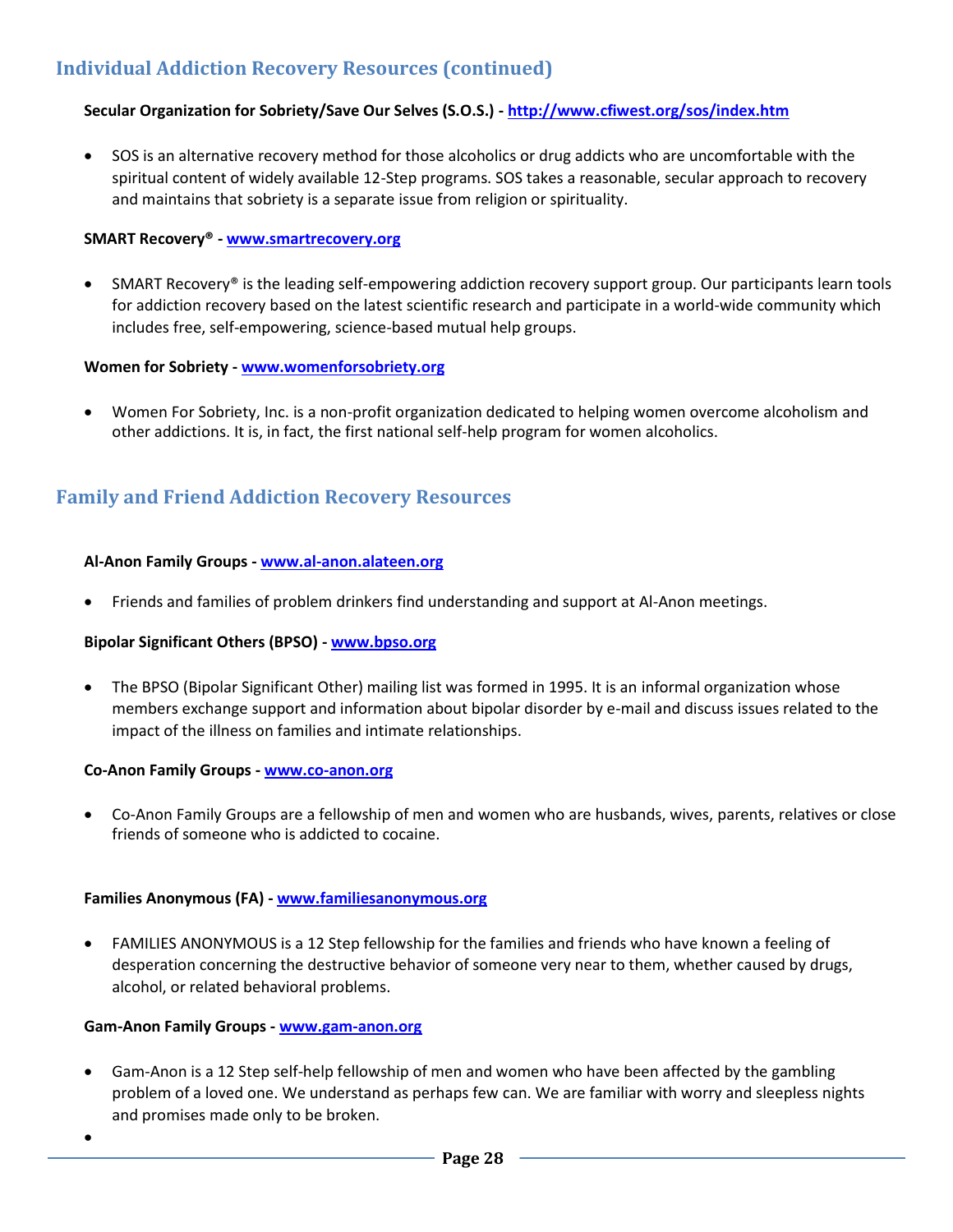# **Family and Friend Addiction Recovery Resources (continued)**

#### **Grief Recovery After Substance Passing (G.R.A.S.P.) - [www.grasphelp.org](http://www.grasphelp.org/)**

 GRASP was founded to help provide sources of help, compassion, and most of all, understanding, for families or individuals who have had a loved one die as a result of substance abuse or addiction.

#### **Nar-Anon Family Groups - [www.nar-anon.org](http://www.nar-anon.org/)**

 The Nar-Anon Family Groups are a worldwide fellowship for those affected by someone else's addiction. As a Twelve-Step Program, we offer our help by sharing our experience, strength, and hope.

# **Peer-based Support Groups for Other Co-occurring Problems**

#### **Bipolar World - [www.bipolarworld.net](http://www.bipolarworld.net/)**

Your premiere consumer bipolar disorder web site since 1998

#### **Co-Dependents Anonymous - <http://www.coda.org/>**

 Co-Dependents Anonymous is a fellowship of men and women whose common purpose is to develop healthy relationships. The only requirement for membership is a desire for healthy and loving relationships.

#### **Depressed Anonymous - [www.depressedanon.com](http://www.depressedanon.com/)**

 Depressed Anonymous® was formed to provide therapeutic resources for depressed individuals of all ages. We work with the chronically depressed and those recently discharged from health facilities who were treated for depression.

#### **Depression and Bipolar Support Alliance - [www.dbsalliance.org](http://www.dbsalliance.org/)**

 Depression and bipolar disorder can be isolating illnesses, but DBSA support groups can help you connect with others who have been there as well.

#### **Double Trouble in Recovery - <http://doubletroubleinrecovery.org/>**

Program for persons with substance use disorder and co-occurring mental illness

#### **Dual Recovery Anonymous (DRA) - [www.draonline.org](http://www.draonline.org/)**

 Dual Recovery Anonymous™ is an independent, nonprofessional, Twelve Step, self-help membership organization for people with a dual diagnosis. Our goal is to help men and women who experience a dual illness.

#### **Emotions Anonymous (EA) - [www.emotionsanonymous.org](http://www.emotionsanonymous.org/)**

 Emotions Anonymous is a twelve-step organization, similar to Alcoholics Anonymous. Our fellowship is composed of people who come together in weekly meetings for the purpose of working toward recovery from emotional difficulties.